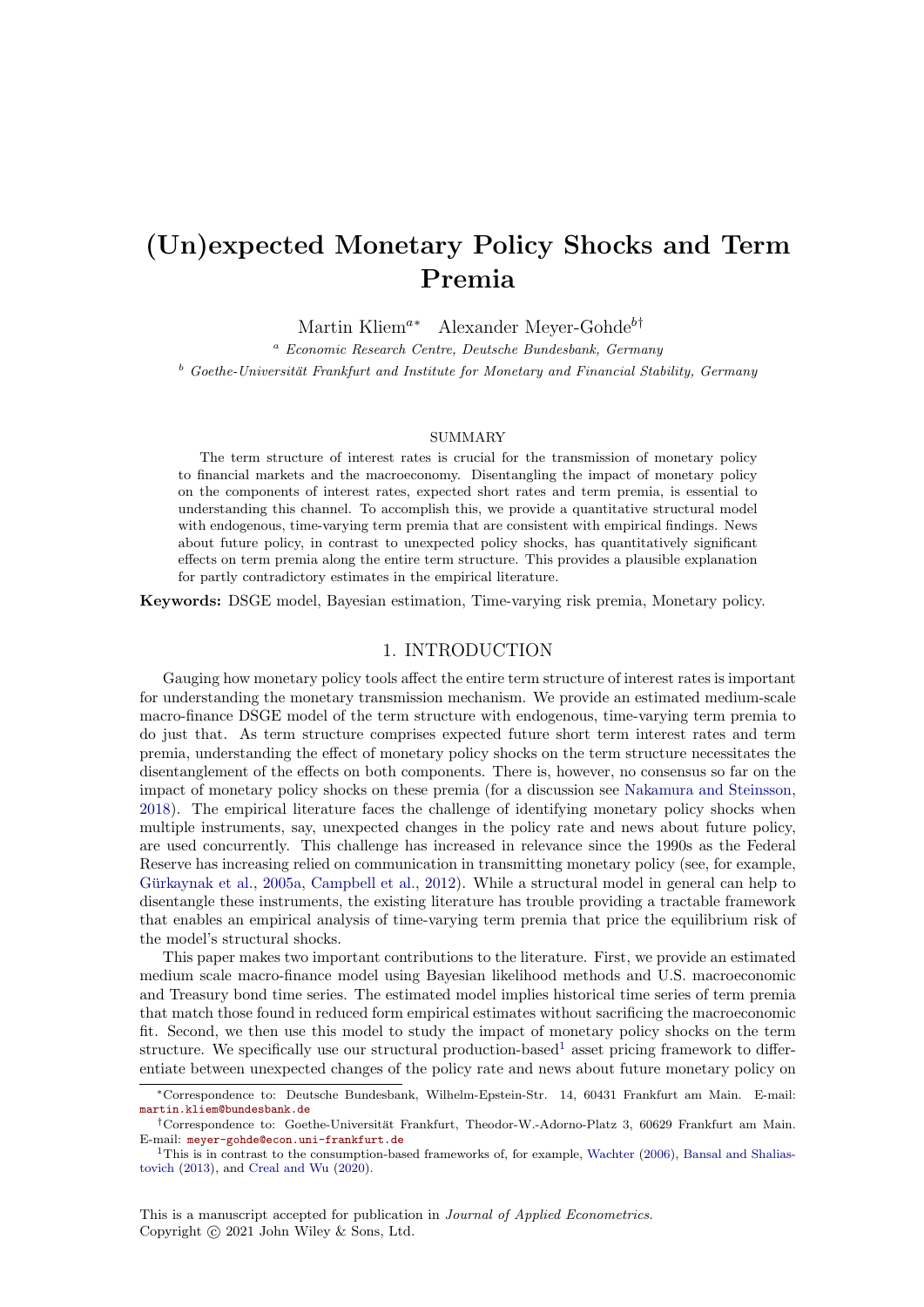endogenous, time-varying term premia. Thus, our approach is similar in spirit to empirical studies such as [Creal and Wu](#page-24-2) [\(2017\)](#page-24-2) as news and uncertainty shocks are related conceptually. Our structural investigation however studies the effects of first moment shocks (e.g. announcement or news shocks) on the term structure, while [Creal and Wu](#page-24-2) [\(2017\)](#page-24-2) focus on the interaction of second moment shocks (uncertainty shocks) with the real economy and vice versa.

We find that unexpected changes in the policy rate have limited effects but news about future policy strong effects on term premia of all maturities. This highlights the importance of the nonlinear in risk approximation that we pursue here, with announcements of future policy operating through the risk channel alongside the expectations channel on many standard analyses. The differentiated impact of policy news is in line with the recent empirical literature. Furthermore, this difference can help understand partly contradictory estimates of the effects of monetary policy shocks on the term structure in the empirical literature.

Many studies have found that nominal term premia are sizable, volatile, and have been on the decline since the beginning of the 1980s (see [Rudebusch et al.](#page-25-1) [\(2007\)](#page-25-1) for a summary, as well as [Bauer et al.](#page-23-1) [\(2012\)](#page-23-1) and [Bauer et al.](#page-23-2) [\(2014\)](#page-23-2) for dissents).[2](#page-1-0) The literature has also emphasized the role of real term premia relative to inflation risk premia, (see, e.g., Gürkaynak et al.,  $2010$ , [Chernov and Mueller,](#page-23-3) [2012\)](#page-23-3) manifesting itself in an upward sloping real yield curve. This sets the yardstick for our structural model. To this end, a joint model of the interaction between the macroeconomy and the term structure of interest rates that allows for time-varying risk premia is needed.

The structural macroeconomic literature has broadly taken two approaches to address this need. One is to incorporate financial market frictions or segmented markets (e.g., [Gertler and](#page-24-4) [Karadi,](#page-24-4) [2011,](#page-24-4) [2013,](#page-24-5) [Carlstrom et al.,](#page-23-4) [2017,](#page-23-4) [Sims and Wu,](#page-26-1) [2021\)](#page-26-1) that constrain financial market participants and generate premia as spreads between market rates of different maturities and the risk-free short rate. [Swanson](#page-26-2) [\(2019\)](#page-26-2) argues that such premia are risk-neutral expected losses from, say, default, motivating the second approach taken in the literature. Here, time-varying risk premia result through the pricing via the stochastic discount factor of endogenous conditional heteroskedasticities generated by the nonlinearities in the model. We contribute to this second approach and estimate a model in which risk premia arise in frictionless markets through their nonlinear consequences for risk.

Within this second approach, the macro-finance literature has offered punctual solutions for selective empirical facts, $3$  but the investigation of a comprehensive model is hampered by the computationally burdensome solution and estimation methods. Consequentially, the literature has focused either on matching selected moments [\(Rudebusch and Swanson,](#page-25-2) [2012,](#page-25-2) [Andreasen](#page-22-1) [et al.,](#page-22-1) [2018\)](#page-22-1) or on highly stylized models [\(van Binsbergen et al.,](#page-26-3) [2012\)](#page-26-3). This tension is poignantly noted by Gürkaynak and Wright  $(2012, p. 354)$  $(2012, p. 354)$ : "A general problem with a structural model . . . is that it is challenging to maintain computational tractability and yet obtain time-variation in term premia."

This paper provides an estimated, fully structural joint model of the macroeconomy and the real and nominal term structure of interest rates with a frictionless production-based asset market approach. Thus, the term premia in our model price the risk in equilibrium generated by higher moments of structural shocks and do not rely on segmented markets or financial frictions. Our medium scale New Keynesian macro-finance DSGE model is fitted to U.S. macroeconomic and Treasury bond time series from 1983:Q1 to 2007:Q4 using Bayesian likelihood methods, covering the Great Moderation and stopping before the onset of the Great Recession.<sup>[4](#page-1-2)</sup> To do so, we apply

<span id="page-1-0"></span><sup>2</sup>[Bauer et al.](#page-23-1) [\(2012\)](#page-23-1) and [Bauer et al.](#page-23-2) [\(2014\)](#page-23-2) argue for their bias-correction methods for the estimation of affine Gaussian dynamic term structure models and show that their approach, among others, points to a reduced downward trend in the term premia on forward rates. We have adapted their code to calculate the ten year term premia we examine here. While their bias-correction method predicts a less pronounced trend than other measures, it is still there, with a linear time trend implying a decline in the 10 year term premia by nearly two percentage points since 1984.

<span id="page-1-1"></span> ${}^{3}E.g.,$  [Piazzesi and Schneider](#page-25-3) [\(2007\)](#page-25-3) highlight the role of recursive preferences and supply shocks for an upward sloping nominal yield curve and [Wachter](#page-26-0) [\(2006\)](#page-26-0) points to the role of habit formation for real yields.

<span id="page-1-2"></span> $^{4}$ The online appendix explores the consequences of extending the sample out to 2019:Q4. As discussed there, we present as our baseline sample the period here due especially to the constancy of monetary policy during this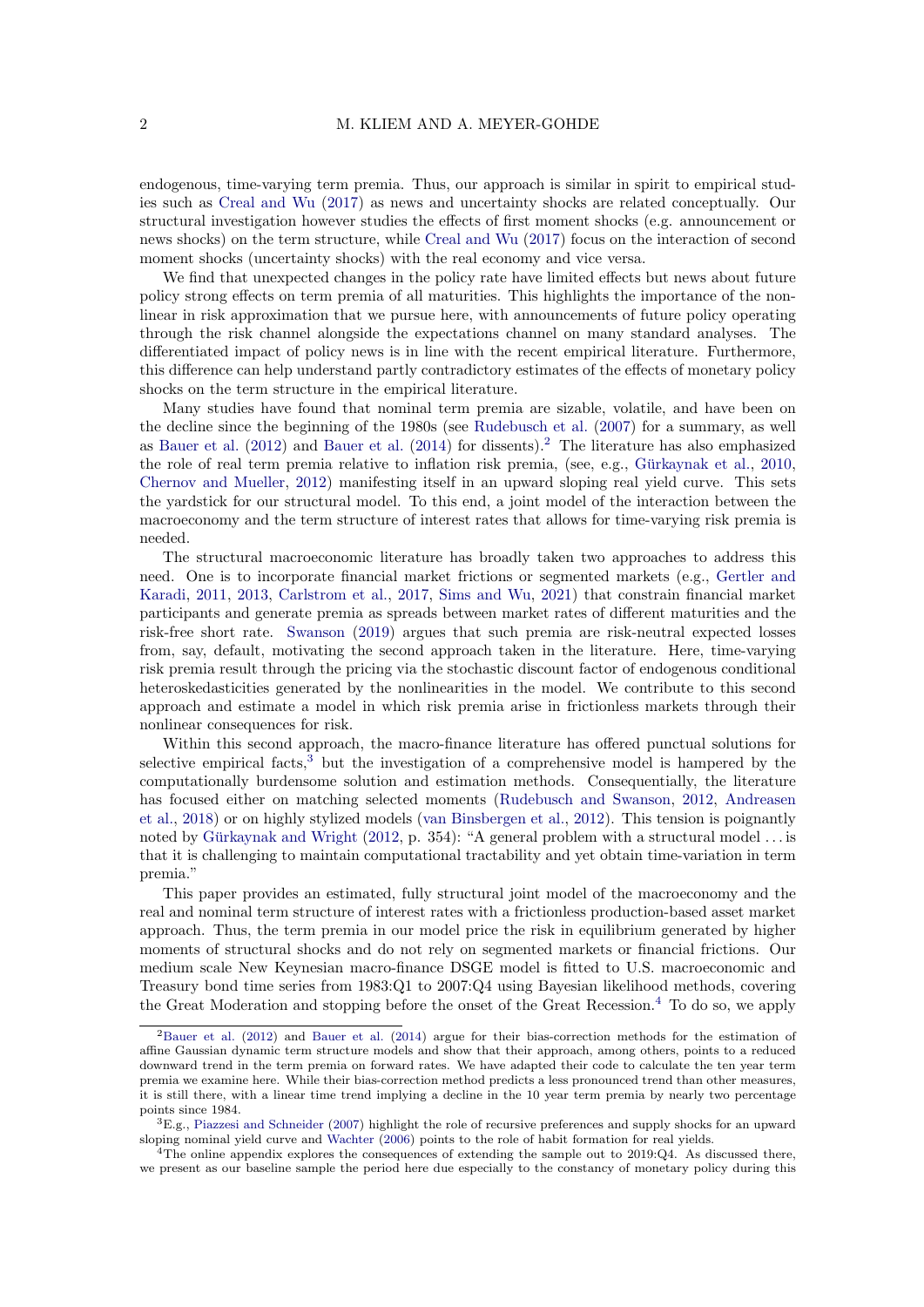a novel procedure that captures both constant and time-varying risk premia while maintaining linearity in states and shocks [\(Meyer-Gohde,](#page-25-4) [2016\)](#page-25-4). The closest contributions to ours are [An](#page-22-2)[dreasen](#page-22-2) [\(2011\)](#page-22-2) and [Dew-Becker](#page-24-7) [\(2014\)](#page-24-7). While the former is silent about model predictions of stylized macroeconomic facts and other financial facts besides the nominal term structure, the latter, in addition, predicts historical time-varying term premia which are at odds with the empirical literature.

In contrast, our estimated structural model implies a historical 10-year term premium comparable in level, pattern, and volatility with recent reduced-form empirical estimates, see figure [1.](#page-2-0) [5](#page-2-1) The left side of figure [1](#page-2-0) compares the 10-year nominal term premium implied by the model (black solid line) for the estimation sample between 1983 and 2008, i.e., the model parameters are estimated and the term premium is smoothed using the data from 1983 to 2008. The right side (red dashed line) compares the same term premium but is smoothed using data out to 2019Q4 without reestimating the parameters, i.e., the model parameters are held at the values estimated from the 1983-2008 baseline sample period.

<span id="page-2-0"></span>

Figure 1: Model implied 10-year nominal term premium.

Note: The figure compares the model implied term premium (black line and red-dashed line) with a range of corresponding estimates in the literature (gray areas). In particular, the gray area presents the range (maximum and minimum) of the estimates from models developed by [Kim and Wright](#page-25-5) [\(2005\)](#page-25-5), [Rudebusch](#page-26-4) [and Wu](#page-26-4) [\(2008\)](#page-26-4), [Bernanke et al.](#page-23-5) [\(2004\)](#page-23-5), [Adrian et al.](#page-22-3) [\(2013\)](#page-22-3), [Bauer et al.](#page-23-1) [\(2012\)](#page-23-1) and [Bauer](#page-23-6) [\(2018\)](#page-23-6). The first three measures were calculated by [Rudebusch et al.](#page-25-1) [\(2007\)](#page-25-1) and [Rudebusch et al.](#page-26-5) [\(2006\)](#page-26-5). A description of the estimates can be found there.

The model implies both an upward sloping nominal yield curve in line with the data and an upward sloping real yield curve in line with empirical estimates (see, for example, Gürkaynak et al., [2010,](#page-24-3) [Chernov and Mueller,](#page-23-3) [2012\)](#page-23-3). This is in contrast to work by [van Binsbergen et al.](#page-26-3) [\(2012\)](#page-26-3), [Andreasen](#page-22-4) [\(2012\)](#page-22-4), [Swanson](#page-26-2) [\(2019\)](#page-26-2) for example, which generally attribute a stronger insurance-like character to real bonds leading to flat or downward sloping real yield curves.[6](#page-2-2)

This is accomplished through the combination of [Rudebusch and Swanson](#page-25-2) [\(2012\)](#page-25-2), who show

period.

<span id="page-2-1"></span><sup>5</sup>We are very grateful to Eric T. Swanson and Michael Bauer for sharing their estimates with us. For the measures associated with [Bauer et al.](#page-23-1) [\(2012\)](#page-23-1), we adapted their code to calculate our ten year term premium instead of the five-on-five year forward premium in the original analysis, as well as extending their sample to Q1 2020.

<span id="page-2-2"></span> $6$ The UK is often an example for such flat or downward sloped real yield curve, but this is maybe due to strong institutional (pensions legislation) impacts on real long-term bonds and therefore rather an anomaly (see [Campbell](#page-23-7) [et al.,](#page-23-7) [2009,](#page-23-7) [Bank of England,](#page-22-5) [1999,](#page-22-5) p. 8).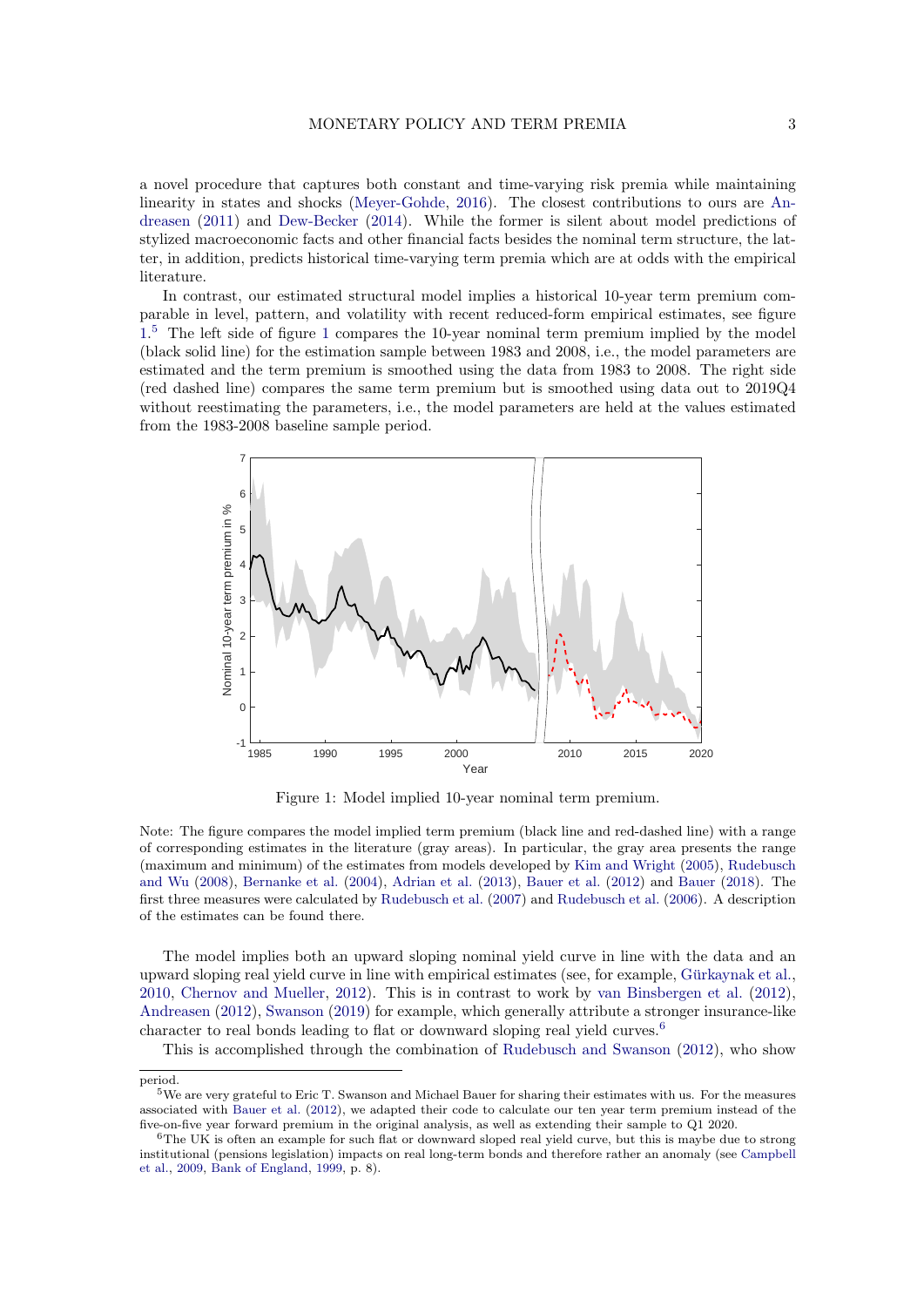that supply shocks induce a negative correlation between inflation an consumption which, in turn, produces an upward sloping nominal yield curve; and the inducement of positive autocorrelation in consumption growth in the face of habits that leads households to desire to draw down precautionary savings at longer maturities, producing negative correlation between marginal utility and payouts on real bonds and, hence, an upward sloping real yield curve following [Wachter](#page-26-0) [\(2006\)](#page-26-0) and Hördahl et al.  $(2008)$ . Additionally, our results suggest that  $2/3$  of the average slope of the nominal term structure is related to real rather than to inflation risk and an upward sloping inflation risk premium – both consistent with recent estimates in the literature (see, for example, [Abrahams et al.,](#page-22-6) [2016\)](#page-22-6).

While the general impact of monetary policy on the term structure of interest rates is largely agreed upon [\(Piazzesi,](#page-25-7) [2005\)](#page-25-7), there exists considerable disagreement on the effects of monetary policy shocks on term premia. [Hanson and Stein](#page-25-8) [\(2015\)](#page-25-8) argue for quantitatively strong effects of monetary policy shocks on real risk premia, while [Nakamura and Steinsson](#page-25-0) [\(2018\)](#page-25-0) find rather small effects despite sizable effects on nominal term premia overall. More strikingly, the literature disagrees even on the qualitative effects: [Gertler and Karadi](#page-24-8) [\(2015\)](#page-24-8) and [Abrahams et al.](#page-22-6) [\(2016\)](#page-22-6) find a positive, while [Crump et al.](#page-24-9) [\(2016\)](#page-24-9) and [Nakamura and Steinsson](#page-25-0) [\(2018\)](#page-25-0) find a negative correlation between the policy rate and nominal term premia. There are many potential reasons for this disagreement; we take our cue from [Ramey](#page-25-9) [\(2016\)](#page-25-9) and focus on disentangling the effects of structural shocks arising from different monetary policy tools on term premia. This disentangling follows naturally from the structural model and avoids ongoing challenge for empirical models,<sup>[7](#page-3-0)</sup> especially given the unconventional monetary policy literature on, say, central bank communication (or news about future monetary policy) on the term structure and its components [\(Gurkaynak](#page-24-0) ¨ [et al.,](#page-24-0) [2005a,](#page-24-0) [Nakamura and Steinsson,](#page-25-0) [2018\)](#page-25-0).

We find that an unexpected tightening of monetary policy via a simple innovation to the Taylor rule reduces risk premia particularly at longer maturities, in line with the empirical work by [Crump et al.](#page-24-9) [\(2016\)](#page-24-9) but in contrast to, e.g., [Gertler and Karadi](#page-24-8) [\(2015\)](#page-24-8). Yet overall such a shock has quantitatively limited effects, in line with findings from other structural models (see, for example, [Rudebusch and Swanson,](#page-25-2) [2012\)](#page-25-2). In contrast, a shock to the inflation target or unconditional forward guidance<sup>[8](#page-3-1)</sup> reveals news about future paths of macroeconomic variables, affecting households' precautionary motives and thereby their demand for risk premia. Specifically, a change in the inflation target can be interpreted as a change in the systematic component of monetary policy (see [Cogley et al.,](#page-24-10) [2010\)](#page-24-10) as it affects agents' perception of the macroeconomy in the longer run. With, say, a reduced inflation target, the same absolute change of inflation is associated with a stronger automatic response of monetary policy. Similarly, forward guidance communicates the expected path of future short rates and is likewise informative as to the central bank's commitment to allow higher inflation in the future. The recent empirical literature (Gürkaynak et al., [2005a,](#page-24-0) [Nakamura and Steinsson,](#page-25-0) [2018\)](#page-25-0) argues that news revealed by monetary policy about its future path has strong effects on the term structure of interest rates. In line with this, we find that a shock to the inflation target has strong effects on the term structure of interest rates and term premia across all maturities. As laid out by [Rudebusch and Swanson](#page-25-2) [\(2012\)](#page-25-2), a change to the inflation target introduces long-run (nominal) risk that strongly affects households' expectation formation and precautionary savings motives. Unconditional forward guidance likewise affects term premia substantially, causing real term premia and inflation risk premia to rise as agents expect more volatile inflation and output in the future in line with the empirical findings of [Akkaya et al.](#page-22-7) [\(2015\)](#page-22-7).

Our analysis of the effects of monetary policy shocks on term premia suggests that the quantitatively large effects found in the empirical literature seem primarily driven by monetary policy news about its medium- or long-term stance rather than changes in the policy rate. Beyond identification, our Monte-Carlo analysis of small samples with common empirical models demonstrates

<span id="page-3-0"></span><sup>7</sup>See, for example, [Campbell et al.](#page-23-8) [\(2016\)](#page-23-8) for a discussion of potential shortcomings in isolating the effects of monetary policy in the recent literature.

<span id="page-3-1"></span><sup>8</sup>For a discussion of different forms of forward guidance see [Campbell et al.](#page-23-0) [\(2012\)](#page-23-0) and [Akkaya et al.](#page-22-7) [\(2015\)](#page-22-7). Particularly such a distinction is a significant challenge in many empirical approaches (see, for example, the discussion in [Nakamura and Steinsson,](#page-25-0) [2018,](#page-25-0) [Campbell et al.,](#page-23-8) [2016\)](#page-23-8).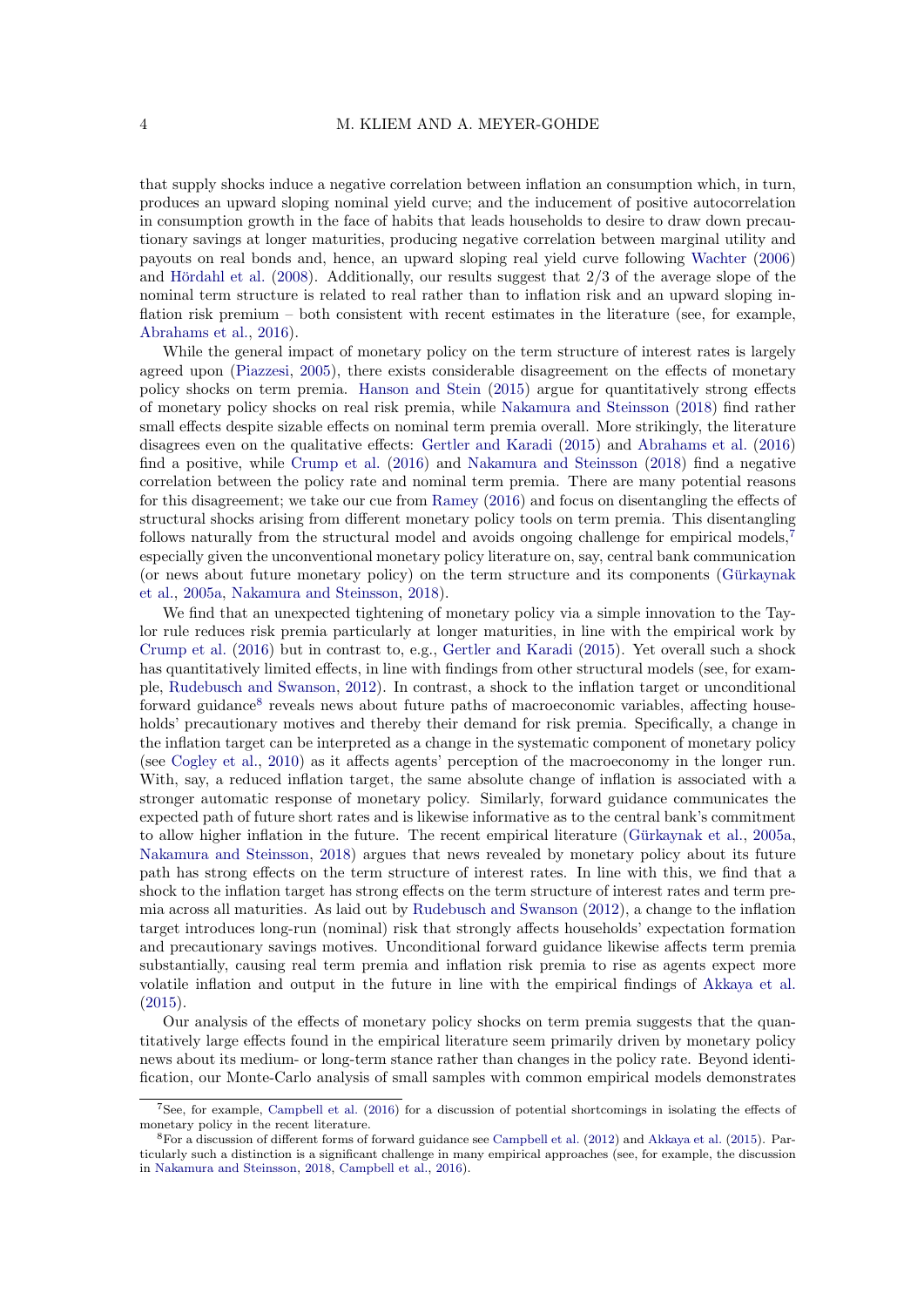that estimation uncertainty results in a wide range of quantitatively and qualitatively different point estimates. Thus, our structural model can help to rationalize empirical findings. Finally, given the model's tractability it can be applied and extended to serve as a building block for future research.

The remainder of the paper reads as follows: Section 2 presents the model. Then, section 3 describes the solution method, the data, and the Bayesian estimation approach in greater detail. Section 4 presents the estimation results and discusses the model fit. The effects of unexpected and expected monetary policy on the term structure and comparisons with empirical estimates are presented in section 5. Section 6 concludes the paper.

#### 2. MODEL

In the following section, we present our dynamic stochastic general equilibrium (DSGE) model, a standard New Keynesian model but with recursive preferences [\(Epstein and Zin,](#page-24-11) [1989,](#page-24-11) [1991,](#page-24-12) [Weil,](#page-26-6) [1989\)](#page-26-6) and both real and nominal long-run risk [\(Bansal and Yaron,](#page-23-9) [2004,](#page-23-9) Gürkaynak et al., [2005b\)](#page-24-13), highlighted in the literature for the explanation of many financial moments in consumption-based asset pricing.

#### 2.1 Firms

A perfectly competitive representative firm produces the final good  $y_t$ , which is aggregated from a continuum of intermediate goods  $y_{j,t}$  by  $y_t = \left(\int_0^1 y_{j,t}^{(\theta_p-1)/\theta_p} dj\right)^{\theta_p/(1-\theta_p)}$  where  $\theta_p > 1$  the elasticity of substitution. Cost-minimization yields the demand function for the intermediate good  $y_{j,t} = (P_{j,t}/P_t)^{-\theta_p} y_t$  and the aggregate price level is then  $P_t = \left(\int_0^1 P_{j,t}^{1-\theta_p} d_j\right)^{\frac{1}{1-\theta_p}}$ .

The intermediate good  $j$  is produced by a monopolistic competitive firm with

$$
y_{j,t} = \exp\{a_t\} k_{j,t-1}^{\alpha} (z_t l_{j,t})^{1-\alpha} - z_t^+ \Omega_t \tag{1}
$$

where  $k_{i,t}$  and  $l_{i,t}$  denote capital and labor inputs used for production by the jth intermediate good producer. The capital share is  $\alpha$  and  $\Omega_t$  the fixed costs of production. Short-run risk is present via the stationary technology shock  $a_t$  that follows

$$
a_{t} = \rho_{a} a_{t-1} + \sigma_{a} \epsilon_{a,t}, \text{ with } \epsilon_{a,t} \stackrel{iid}{\sim} N(0,1)
$$
\n
$$
(2)
$$

and long-run risk via the stochastic aggregate productivity trend  $z_t$ 

$$
\mu_{z,t} \doteq \ln\{z_t/z_{t-1}\} = (1 - \rho_z)\bar{\mu}_z + \rho_z\mu_{z,t-1} + \sigma_z\epsilon_{z,t}, \text{ with } \epsilon_{z,t} \stackrel{iid}{\sim} N(0,1). \tag{3}
$$

[Croce'](#page-24-14)s [\(2014\)](#page-24-14) specification for productivity, which mirrors [Bansal and Yaron'](#page-23-9)s [\(2004\)](#page-23-9) for con-sumption, is captured as a special case.<sup>[9](#page-4-0)</sup>

Alongside the stochastic trend  $z_t$ , we assume a deterministic trend in the relative price of investment  $\Upsilon_t$  with  $\exp\{\bar{\mu}\Upsilon\} = \Upsilon_t/\Upsilon_{t-1}$ . Following [Altig et al.](#page-22-8) [\(2011\)](#page-22-8) we define  $z_t^+ = \Upsilon_t^{\frac{c}{1-c}}z_t$  as an overall measure of technology with associated trend  $\mu_{z^+,t} = \frac{\alpha}{1-\alpha} \bar{\mu}_{\Upsilon} + \mu_{z,t}$ .

Finally, we scale  $\Omega_t$  by  $z_t^+$  to ensure the existence of a balanced growth path and let production costs be time-varying as proposed by [Andreasen](#page-22-2) [\(2011\)](#page-22-2).

$$
\ln\left(\Omega_t/\bar{\Omega}\right) = \rho_\Omega \ln\left(\Omega_{t-1}/\bar{\Omega}\right) + \sigma_\Omega \epsilon_{\Omega,t}, \text{ with } \epsilon_{\Omega,t} \stackrel{iid}{\sim} N\left(0,1\right). \tag{4}
$$

<span id="page-4-0"></span><sup>9</sup>Short-run risk (SSR) is white noise as in [Croce](#page-24-14) [\(2014\)](#page-24-14) and [Bansal and Yaron](#page-23-9) [\(2004\)](#page-23-9) if  $\rho_a = 1$ 

$$
\varpi_t \doteq \exp\{a_t\} z_t^{1-\alpha} \Rightarrow \ln\{\varpi_t/\varpi_{t-1}\} = (1-\alpha)\ln\{z_t/z_{t-1}\} + a_t - a_{t-1} = (1-\alpha)\mu_{z,t} + \underbrace{(\rho_a - 1) a_{t-1} + \sigma_a \epsilon_{a,t}}_{\text{LRR}}
$$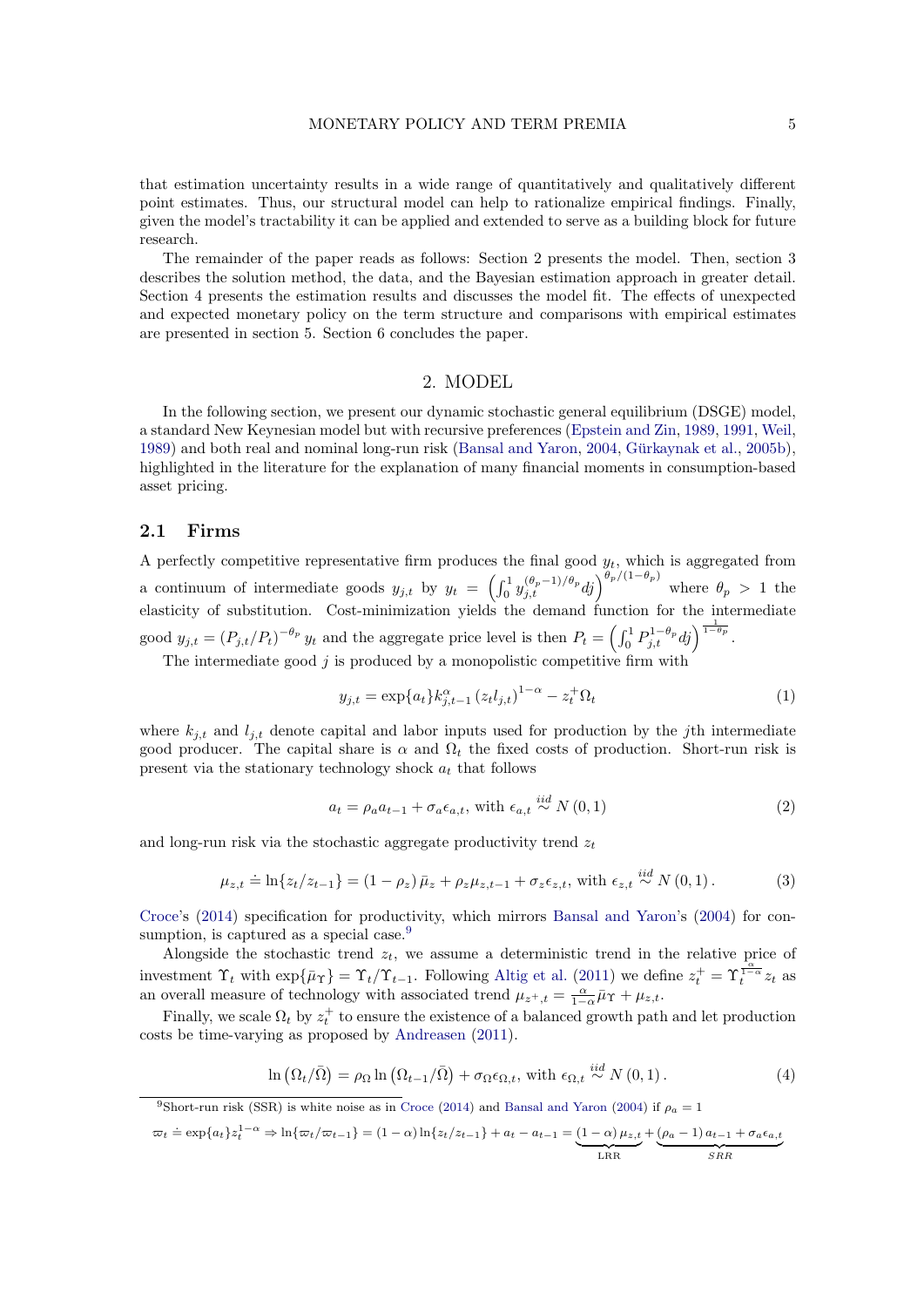#### 6 M. KLIEM AND A. MEYER-GOHDE

Following [Calvo](#page-23-10) [\(1983\)](#page-23-10), intermediate goods firms face staggered price setting and adjust their prices only with probability  $(1 - \gamma_p)$  each period. Non-adjusted prices evolve according to the indexation rule:  $P_{j,t} = P_{j,t-1} \pi_{t-1}^{\xi_p}$ , where  $\pi_t = P_t/P_{t-1}$  is gross inflation. Firms that are able to adjust their prices, choose the same price  $\tilde{p}_t = P_{j,t}$  to maximize the present value of their expected future profits, accounting for demand, indexation, and the readjustment probability. Firms are owned by the households and discount with their real stochastic discount factor  $M_{t+1}$ . The optimality conditions, where  $mc_t$  are real marginal costs, are

$$
\mathcal{K}_t = y_t \tilde{p}_t^{-\theta_p} + \gamma_p E_t \left[ M_{t+1} \left( \pi_t^{\xi_p} / \pi_{t+1} \right)^{1-\theta_p} \left( \tilde{p}_t / \tilde{p}_{t-1} \right)^{-\theta_p} \mathcal{K}_{t+1} \right] \text{ and } (5)
$$

$$
\mathcal{K}_t = \frac{\theta_p}{\theta_p - 1} y_t m c_t \tilde{p}_t^{-\theta_p - 1} + \gamma_p E_t \left[ M_{t+1} \left( \pi_t^{\xi_p} / \pi_{t+1} \right)^{-\theta_p} \left( \tilde{p}_t / \tilde{p}_{t-1} \right)^{-\theta_p - 1} \mathcal{K}_{t+1} \right]. \tag{6}
$$

## 2.2 Households

We assume that the representative household has recursive preferences to disentangle risk aversion and the intertemporal elasticity of the substitution (IES). Following [Rudebusch and Swanson](#page-25-2) [\(2012\)](#page-25-2), the value function of the household is

$$
V_t = \begin{cases} u_t + \beta \left( E_t \left[ V_{t+1}^{1-\sigma_E} z \right] \right)^{\frac{1}{1-\sigma_E} z} & \text{if } u_t > 0 \text{ for all } t \\ u_t - \beta \left( E_t \left[ (-V_{t+1})^{1-\sigma_E} z \right] \right)^{\frac{1}{1-\sigma_E} z} & \text{if } u_t < 0 \text{ for all } t \end{cases}
$$
(7)

where  $u_t$  is the period utility kernel and  $\beta \in (0,1)$  the subjective discount factor.

Similarly to [Andreasen et al.](#page-22-1) [\(2018\)](#page-22-1), we assume the following utility kernel

$$
u_t = \exp\{\varepsilon_{b,t}\} \left[ \frac{1}{1-\gamma} \left( \left( \frac{c_t - bh_t}{z_t^+} \right)^{1-\gamma} - 1 \right) + \frac{\psi_L}{1-\chi} \left( 1 - l_t \right)^{1-\chi} \right] \tag{8}
$$

with consumption  $c_t$ , the habit  $h_t$ , hours  $l_t$ , and preference parameters  $\gamma$ ,  $\chi$ , and  $\psi_L$ . We assume an external habit in last period's aggregate consumption  $h_t = C_{t-1}$ , the degree of which is controlled by  $b \in (0, 1)$ . The preference shock  $\varepsilon_{b,t}$  is given by

$$
\varepsilon_{b,t} = \rho_b \varepsilon_{b,t-1} + \sigma_b \varepsilon_{b,t}, \text{ with } \varepsilon_{b,t} \stackrel{iid}{\sim} N(0,1)
$$
\n
$$
(9)
$$

The household's period budget constraint equates real expenditures with income

$$
c_{t} + I_{t}/\Upsilon_{t} + b_{t} + T_{t} = w_{t}l_{t} + r_{t}^{k}k_{t-1} + b_{t-1}\exp\left\{R_{t-1}^{f}\right\}/\pi_{t} + \int_{0}^{1}\Pi_{t}\left(j\right)dj.
$$
 (10)

Expenditures comprise consumption, investment  $I_t$ , a lump-sum tax  $T_t$ , and a one-period bond  $b_t$ that accrues the risk-free nominal interest  $R_t^f$  in the following period; while income comprises labor income  $w_t l_t$  with  $w_t$  the real wage, capital service income  $r_t^k k_{t-1}$ , the pay-off from last period's bonds  $b_{t-1}$ , and the dividends from the intermediate firms – indexed by j – owned by households  $\Pi(j).$ 

Households own the physical capital stock, which accumulates as

$$
k_t = (1 - \delta) k_{t-1} + \exp\{\varepsilon_{i,t}\} \left( 1 - \frac{\nu}{2} \left( \frac{I_t}{I_{t-1}} - \exp\{\bar{\mu}_{z^+} + \bar{\mu}_\Upsilon\} \right)^2 \right) I_t \tag{11}
$$

δ is the depreciation rate and ν ≥ 0 controls the investment adjustment costs as in [Christiano](#page-23-11) [et al.](#page-23-11) [\(2005\)](#page-23-11), which are zero along the balanced growth path via  $\exp{\{\bar{\mu}_{z^+} + \bar{\mu}_r\}}$ .  $\varepsilon_{i,t}$  represents an investment shock that evolves as

$$
\varepsilon_{i,t} = \rho_i \varepsilon_{i,t-1} + \sigma_i \varepsilon_{i,t}, \text{ with } \varepsilon_{i,t} \stackrel{iid}{\sim} N(0,1)
$$
\n(12)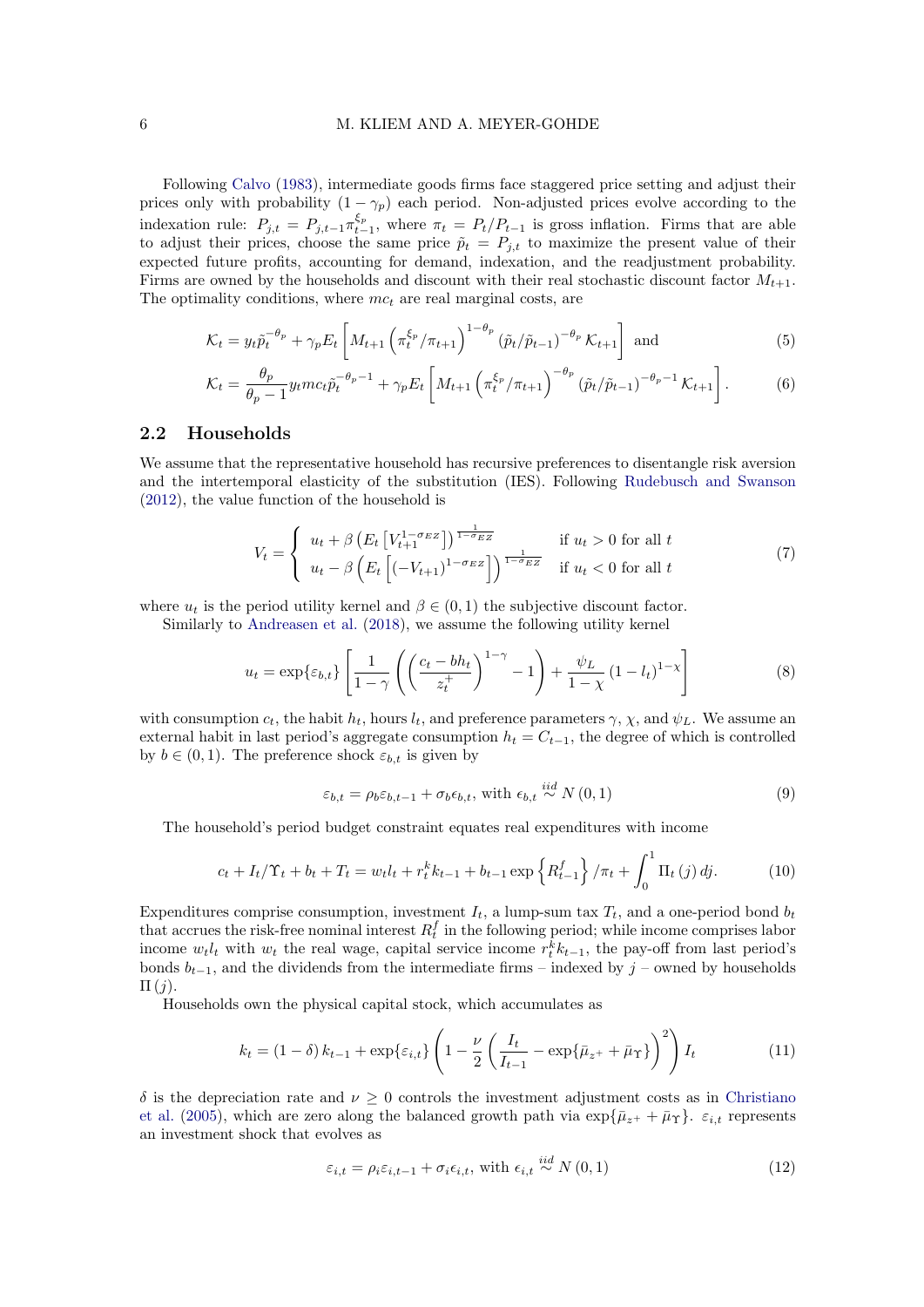## 2.3 Monetary Policy

We follow [Rudebusch and Swanson](#page-25-10) [\(2008,](#page-25-10) [2012\)](#page-25-2) and specify monetary policy via the following interest rate rule

$$
R_t^f = \rho_R R_{t-1}^f + (1 - \rho_R) \left( \bar{r} + \ln \pi_t + \frac{\eta_y}{4} \ln \left( \frac{y_t}{z_t^+ \bar{y}} \right) + \frac{\eta_\pi}{4} \ln \left( \frac{\pi_t^4}{\pi_t^*} \right) \right) + \frac{\sigma_m}{4} \epsilon_{m,t} \tag{13}
$$

where  $\bar{r}$  is the deterministic steady-state real interest rate. The policy parameters  $\rho_R$ ,  $\eta_y$ , and  $\eta_\pi$ characterize the degree of monetary policy's aim to smooth the interest rate, stabilize deviations in output from its balanced growth path  $-\ln(y_t/z_t^+\bar{y})$  – and those in inflation from the central bank's inflation target  $\pi_t^*$  – ln  $(\pi_t^4/\pi_t^*)$ . Departures from these aims are captured by  $\epsilon_{m,t} \stackrel{iid}{\sim} N(0,1)$ . Following Gürkaynak et al. [\(2005b\)](#page-24-13), the inflation target is time-varying and is governed by

$$
\log \pi_t^* - 4\log \bar{\pi} = \rho_\pi \left( \log \pi_{t-1}^* - 4\log \bar{\pi} \right) + 4\zeta_\pi \left( \log \pi_{t-1} - \log \bar{\pi}, \right) + \sigma_\pi \epsilon_{\pi, t} \tag{14}
$$

with  $\epsilon_{\pi,t} \stackrel{iid}{\sim} N(0,1)$  a shock to the inflation target.

# 2.4 Aggregation and Market Clearing

The aggregate market clearing constraint in the goods market is given by

<span id="page-6-1"></span>
$$
p_t^+ y_t = \exp\{a_t\} k_{t-1}^{\alpha} (z_t l_t)^{1-\alpha} - z_t^+ \Omega_t \tag{15}
$$

where  $l_t = \int_0^1 l(j, t)$  dj and  $k_t = \int_0^1 k(j, t)$  dj are aggregated labor and capital. Price dispersion,  $p_t^+ = \int_0^1$  $\bigcap_{j,t}$  $P_t$  $\int_{0}^{-\theta_p}$  dj, arises from staggered price setting and evolves as

$$
p_t^+ = (1 - \gamma_p) (\tilde{p}_t)^{-\theta_p} + \gamma_p \left( \pi_{t-1}^{\xi_p} / \pi_t \right)^{-\theta_p} p_{t-1}^+ \tag{16}
$$

The economy's aggregate resource constraint implies that

$$
y_t = c_t + I_t / \Upsilon_t + g_t \tag{17}
$$

where government expenditures  $g_t = \bar{g}z_t^+ \exp\{\varepsilon_{g,t}\}\$ grow with the economy, are financed by lumpsum taxes  $g_t = T_t$ , and are subject to shocks via  $\varepsilon_{g,t}$  given as

$$
\varepsilon_{g,t} = \rho_g \varepsilon_{g,t-1} + \sigma_g \varepsilon_{g,t}, \text{ with } \varepsilon_{g,t} \stackrel{iid}{\sim} N(0,1)
$$
\n(18)

Finally, the aggregate price index is  $1 = \gamma_p \left( \pi_{t-1}^{\xi_p} / \pi_t \right)^{1-\theta_p} + \left( 1 - \gamma_p \right) (\tilde{p}_t)^{1-\theta_p}$ .

## 2.5 The Nominal and Real Term Structures

The nominal and real term structures follow the procedures of, e.g., [Rudebusch and Swanson](#page-25-10) [\(2008,](#page-25-10) [2012\)](#page-25-2) and [Andreasen](#page-22-4) [\(2012\)](#page-22-4) identically: assets are priced following standard no-arbitrage arguments as the sum of their stochastically discounted state-contingent payoffs in period  $t + 1$ . For example, the price of a default free *n*-period zero-coupon bond that pays one unit of cash at maturity satisfies

<span id="page-6-0"></span>
$$
P_{n,t} = E_t \left[ M_{t,t+n}^{\$} 1 \right] = E_t \left[ M_{t,t+1}^{\$} P_{n-1,t+1} \right] \tag{19}
$$

where  $M^{\$}_{t,t+1}$  is the household's nominal stochastic discount factor given by

$$
M_{t,t+1}^{\$} = \beta \frac{\lambda_{t+1}}{\lambda_t \pi_{t+1}} \left( V_{t+1} \right)^{-\sigma_{EZ}} E_t \left[ V_{t+1}^{1-\sigma_{EZ}} \right]^{\frac{\sigma_{EZ}}{1-\sigma_{EZ}}} \tag{20}
$$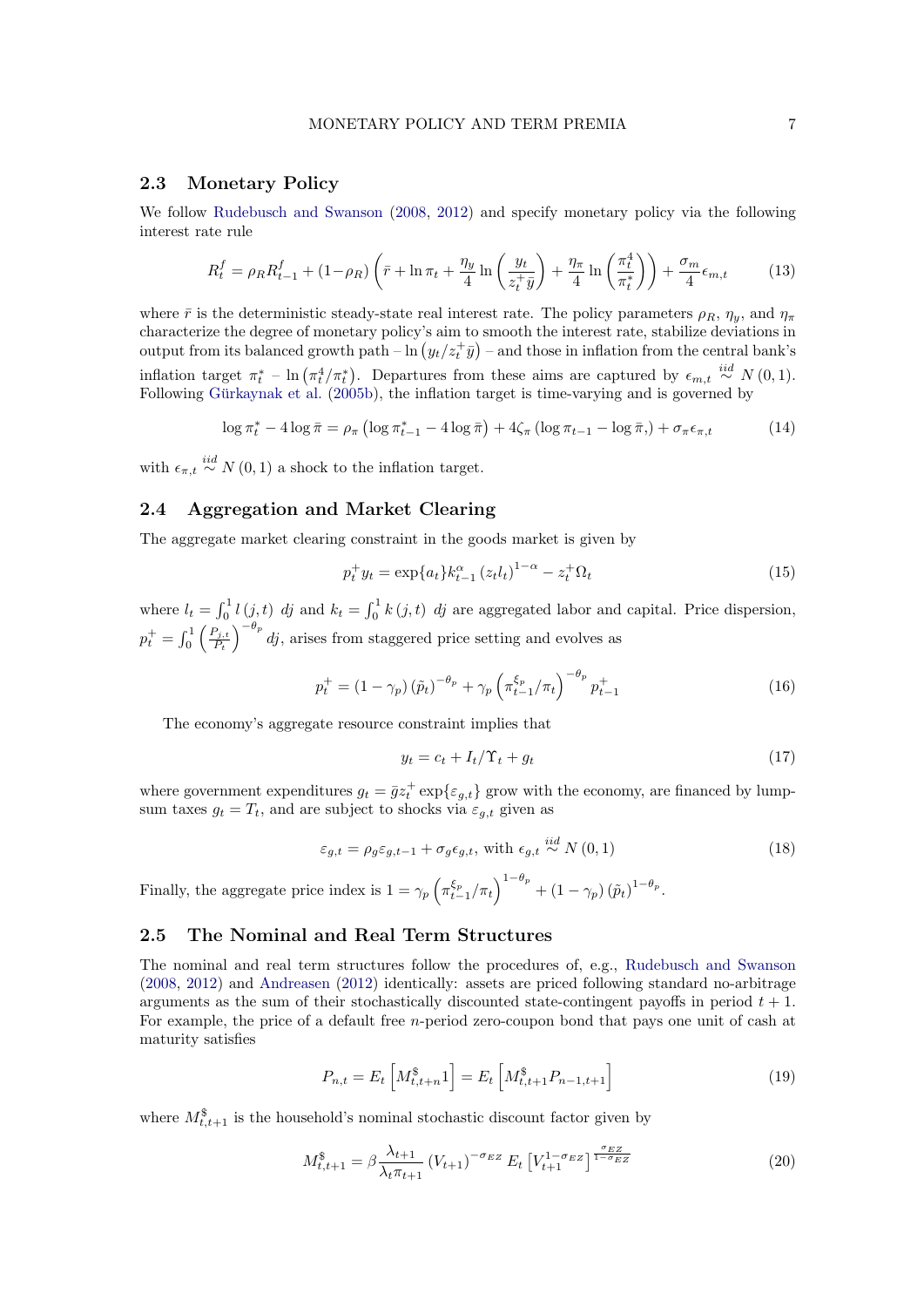with  $\lambda_t$  the marginal utility of consumption. The continuously compounded yield to maturity on the *n*-period zero-coupon nominal bond is  $\exp\{-nR_{n,t}^{\$}\} = P_{n,t}^{\$}$ .

Following, e.g., [Rudebusch and Swanson](#page-25-2) [\(2012\)](#page-25-2), the term premium is the difference between a bond's yield and its unobserved risk-neutral equivalent yield. This risk-neutral bond, which also pays one unit of cash at maturity, is priced as

$$
\hat{P}_{n,t} = \exp\left\{-R_t^f\right\} E_t \left[\hat{P}_{n-1,t+1}\right]
$$
\n(21)

In contrast to eq. [\(19\)](#page-6-0), discounting is performed using the risk-free rate and the nominal term premium on a bond with maturity  $n$  is given by

$$
TP_{n,t}^{\$} = \frac{1}{n} \left( \log \hat{P}_{n,t} - \log P_{n,t}^{\$} \right)
$$
 (22)

Similarly, we can derive the yield to maturity of a real bond  $R_{n,t}$  as well as its risk-neutral equivalent, leading analogously to the associated real term premium  $TP_{n,t}$ . Finally, we follow the literature and define inflation risk premia  $TP_{n,t}^{\pi}$  as

$$
TP_{n,t}^{\pi} = TP_{n,t}^{\mathcal{S}} - TP_{n,t} \tag{23}
$$

## 3. MODEL SOLUTION AND ESTIMATION

#### <span id="page-7-1"></span>3.1 Solution Method

We solve the model with the method of [Meyer-Gohde](#page-25-4) [\(2016\)](#page-25-4), delivering a nonlinear in risk, but linear in states approximation at the means of the endogenous variables.<sup>[10](#page-7-0)</sup> Unlike standard higher order perturbations or affine approximation methods, this allows us to use the standard set of macroeconometric tools for estimation and analysis of linear models, without limiting the approximation to the certainty-equivalent approximation around the deterministic steady state. We adjust the points and slopes of the decision rules for risk out to the second moments of the exogenous processes to capture both constant and time-varying risk premium, as well as the effects of conditional heteroskedasticity (e.g. [van Binsbergen et al.,](#page-26-3) [2012\)](#page-26-3). Our resulting linear in states approximation is

$$
y_t \simeq \tilde{y}(\sigma) + y_y(\tilde{y}(\sigma), 0, \sigma) (y_{t-1} - \tilde{y}(\sigma)) + y_\varepsilon(\tilde{y}(\sigma), 0, \sigma) \varepsilon_t
$$
\n(24)

where  $y_t$  are endogenous and  $\varepsilon_t$  exogenous variables,  $\tilde{y}(\sigma)$  the means of the endogenous variables, and  $y_y(\tilde{y}(\sigma), 0, \sigma)$  and  $y_\varepsilon(\tilde{y}(\sigma), 0, \sigma)$  the first derivatives of the policy function evaluated at the means  $\tilde{y}(\sigma)$ . The hyperparameter  $\sigma$  scales the distribution of the exogenous variables with  $\sigma = 1$ returning the stochastic model we analyze and  $\sigma = 0$  its deterministic counterpart. All of the objects in the approximation can be recovered from Taylor series in  $\sigma$  using the derivative information available from standard higher order perturbations at the deterministic steady state. The online appendix provides a self-contained overview of the derivations involved in this approximation.

The tension between the nonlinearity need to capture the time-varying effects of risk underlying asset prices on the one hand and the difficulties of using nonlinear estimation routines on such models on the other is highlighted by [van Binsbergen et al.](#page-26-3) [\(2012\)](#page-26-3), who model inflation as exogenous in a New Keynesian model to make the particle filter tractable. The advantage of a linear in state approximation for estimation has also been noted by, e.g., [Ang and Piazzesi](#page-22-9) [\(2003\)](#page-22-9), [Hamilton and Wu](#page-25-11) [\(2012\)](#page-25-11), [Dew-Becker](#page-24-7) [\(2014\)](#page-24-7). Our approach compromises between nonlinearity in risk and the endogenous stochastic discount factor to price financial variables consistent with

<span id="page-7-0"></span> $10$ [Meyer-Gohde](#page-25-4) [\(2016\)](#page-25-4) provides derivations for adjustments around the deterministic and stochastic steady states, along with those around the mean that we derive in the online appendix and apply here, accuracy checks and formal justifications for the method.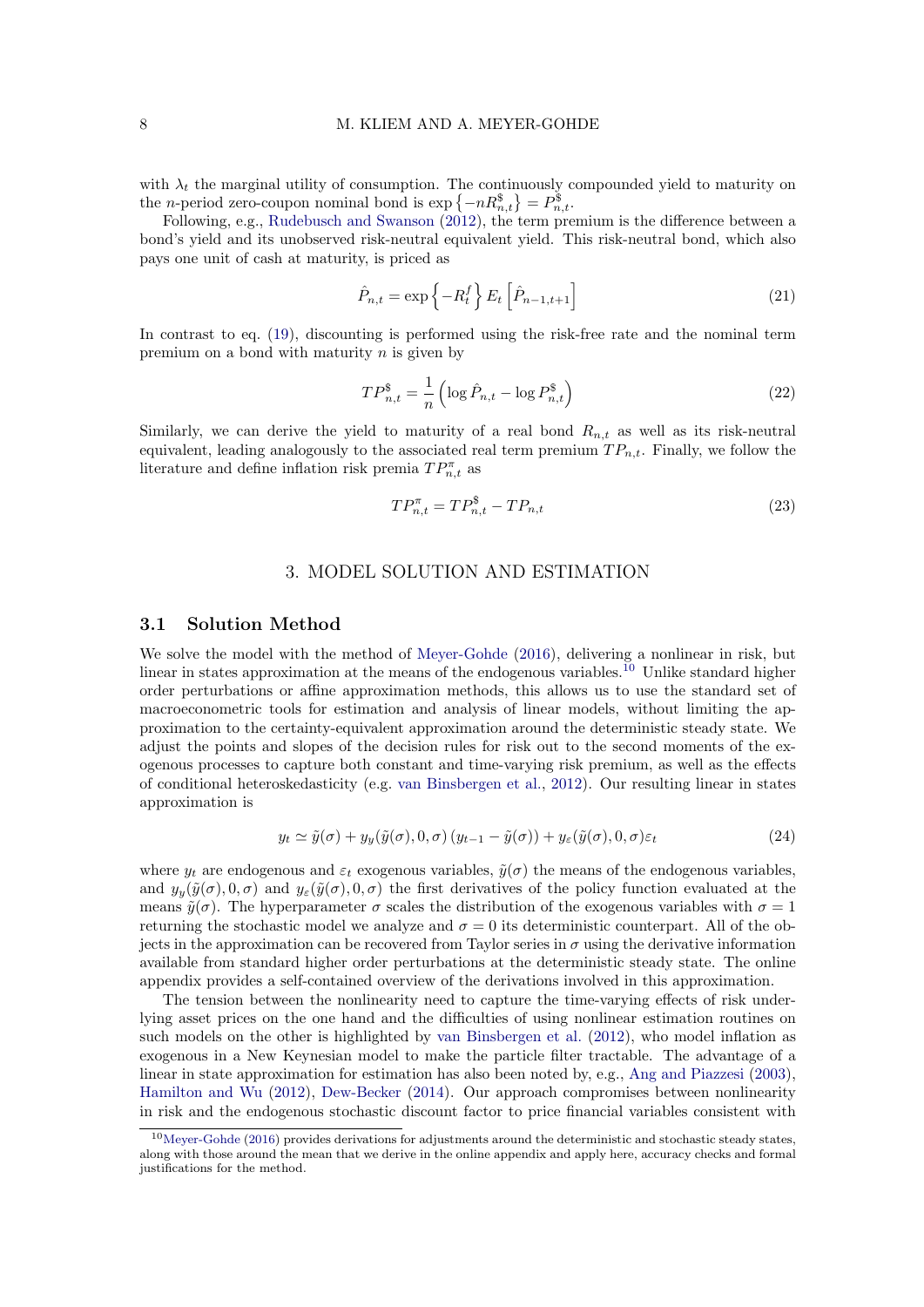the macroeconomy on the one hand, and the need for linearity in states to make the estimation of medium scale policy relevant models feasible on the other.<sup>[11](#page-8-0)</sup> In contrast to other conceptually similar approximations, the method of [Meyer-Gohde](#page-25-4) [\(2016\)](#page-25-4) allows us to go beyond providing a linear in state approximation that depends somehow on risk and instead be able to define our approximation rigorously via perturbation as providing an approximation of the mean of the stochastic variables and their slopes at these means, accurate out to the second order moments of the stochastic driving forces. That is, it is explicitly transparent which components of risk we capture and which we do not. To further reduce the computational burden, we apply the PoP method of [Andreasen and Zabczyk](#page-22-10) [\(2015\)](#page-22-10) that solves the model in a two-step fashion.

#### 3.2 Data

We estimate the model with quarterly U.S. data covering the Great Moderation (1983:Q1 to  $2007:Q4$  due to the constancy of monetary policy during this period – see online appendix for a discussion of extending the sample out to 2019:Q4. While the systematic behavior of monetary policy is an important driver of the yield curve, as pointed out, for example, by [Campbell et al.](#page-23-12) [\(2014\)](#page-23-12), we chose a time episode which is characterized by a relatively stable monetary policy regime.First, it is widely accepted in the literature that the U.S. faced a systematic change in monetary policy after Paul Volcker became chairman of the Federal Reserve. Second, the start of the Great Recession, the financial crisis of 2008, along with the zero interest policy rates that prevailed from December 2008 onward marks another structural change in U.S. monetary policy.

Our estimation uses four macroeconomic time series, six time series from the nominal yield curve, and two time series of survey data on interest rate forecasts.[12](#page-8-1) The macroeconomic series comprise real GDP growth, real private investment growth, real private consumption growth, and annualized GDP deflator inflation. While the last is measured in levels, the remaining variables are expressed in per capita log-differences using the civilian noninstitutional population over 16 years (CNP16OV) series from the U.S. Department of Labor, Bureau of Labor Statistics.

The nominal yield curve is measured by the 1-quarter, 1-year, 3-year, 5-year, and 10-year annualized interest rates of U.S. Treasury bonds. The data are from Gürkaynak et al.  $(2007)$ with the exception of the 1-quarter rate, where we use the 3-month T-Bill rate from the Board of Governors of the Federal Reserve System. To have a consistent description of the yield curve, we use this interest rate as the policy rate  $(R_t^f = R_{1,t}^{\$})$  in our model instead of the effective Fed funds rate. $^{13}$  $^{13}$  $^{13}$ 

Among others, [Kim and Orphanides](#page-25-12) [\(2012\)](#page-25-12), [Andreasen](#page-22-2) [\(2011\)](#page-22-2) have shown that survey data on interest rate forecasts can improve the identification of term structure models. For this reason, we incorporate 1 and 4-quarter ahead expectations of the 3-month T-Bill from the Survey of Professional Forecasters into the estimation.

#### 3.3 Bayesian Estimation

We now present our priors for the parameters we estimate and the calibration of those we do not. Given the choice of our observable variables and the characteristics of our model, for example, the highly stylized labor market, some of the model parameters can hardly be expected to be identified. These parameters are calibrated either following the literature or related to our observables and are summarized in table [I.](#page-9-0) The remaining parameters of the model are estimated.

We calibrate the steady state growth rates,  $\bar{z}^+$  and  $\bar{\Psi}$  to 0.54/100 and 0.08/100 which implies quarterly growth rates of 0.54 and 0.62 percent for GDP and investment as in our sample.

<span id="page-8-0"></span> $11$ See the online appendix for a comparison with generalized impulse responses using a third order perturbation as well as an investigation into the role of certainty nonequivalence in our risk-adjusted linear approximation. The results contained there indicate that the risk-sensitive linear approximation is successful in capturing the dynamic effects of changes in risk on the model's endogenous variables.

<span id="page-8-2"></span><span id="page-8-1"></span> $12$ See online appendix for details on the source and a description of all data used in this paper.

<sup>&</sup>lt;sup>13</sup>We have decided to focus on the nominal yield curve only. The reason is that valid data for real yields, TIPS, are only available from the beginning of the 2000s onwards and, secondly, those data are based on CPI inflation data while we have decided to use the GDP deflater.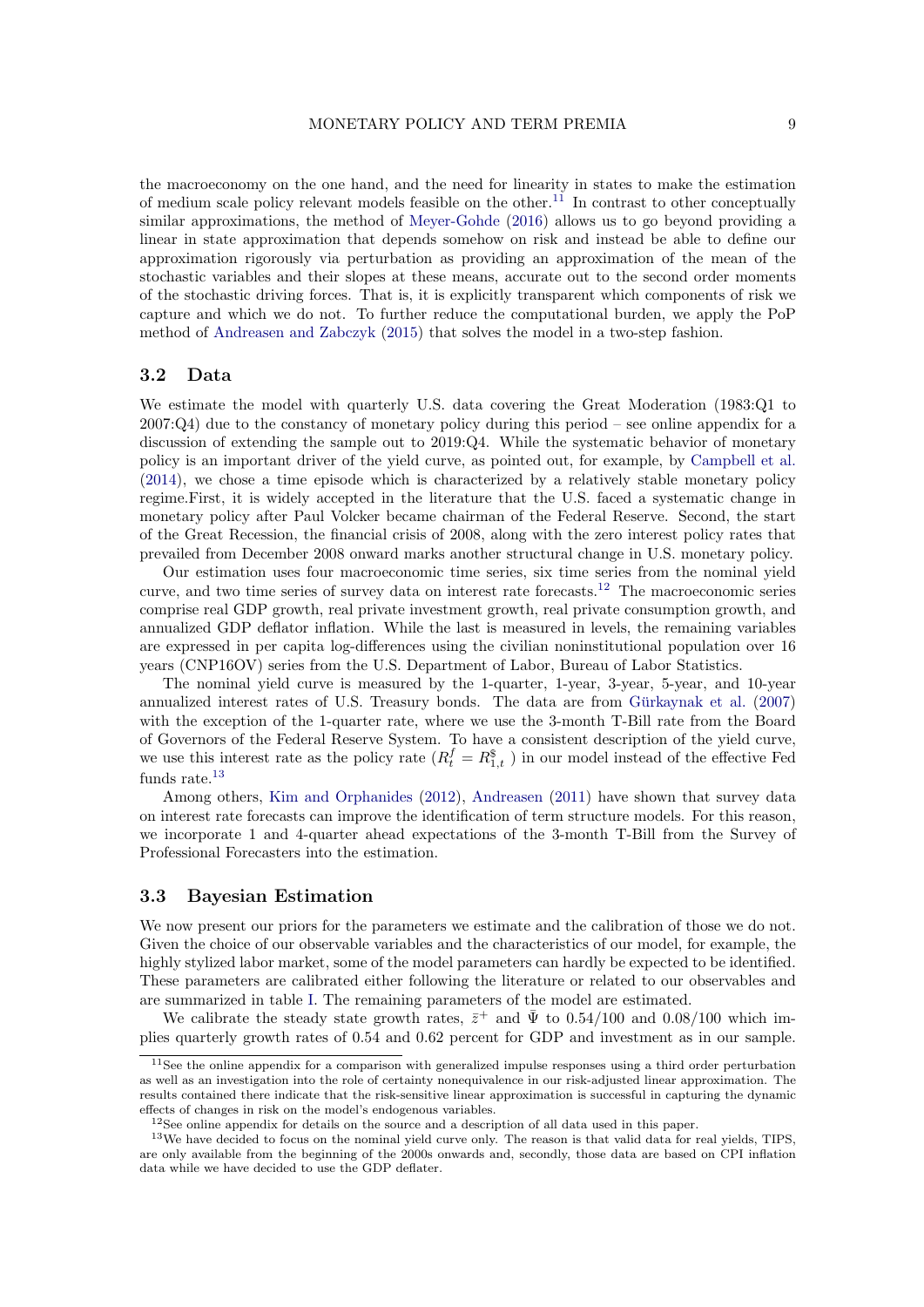Moreover, we calibrate the capital depreciation rate,  $\delta$ , to 10% per year and the share of capital,  $\alpha$ , in the production function to 1/3. We also assume that in the deterministic steady state, the labor supply  $\bar{l}$  and government consumption to GDP ratio  $\bar{q}/\bar{y}$  are 1/3 and 0.19, respectively. The discount rate  $\beta$  is set equal to 0.99 and the steady state elasticity of substitution between intermediate goods  $\theta_p$  to 6, implying a markup of 20%. Following [Andreasen et al.](#page-22-1) [\(2018\)](#page-22-1), we set the price indexation  $\xi_p = 0$  and calibrate the Frisch elasticity of labor supply FE to 0.5. Hence, we can solve recursively for  $\chi = 1/FE \cdot (1/\overline{l} - 1)$ .

<span id="page-9-0"></span>

| Description                               | Symbol                  | Value    |
|-------------------------------------------|-------------------------|----------|
|                                           |                         |          |
| Technology trend in percent               | $\bar{z}^+$             | 0.54/100 |
| Investment trend in percent               | $\bar{\Psi}$            | 0.08/100 |
| Capital share                             | $\alpha$                | 1/3      |
| Depreciation rate                         | δ                       | 0.025    |
| Price markup                              | $\theta_p/(\theta_p-1)$ | 1.2      |
| Price indexation                          | $\xi_p$                 | $\theta$ |
| Discount factor                           | ß                       | 0.99     |
| Frisch elasticity of labor supply         | FE                      | 0.5      |
| Labor supply                              |                         | 1/3      |
| Ratio of government consumption to output | $\bar{q}/\bar{y}$       | 0.19     |

Table I: Parameter calibration.

Since our focus is to jointly explain macroeconomic and asset pricing facts, we pay special attention to selected first and second moments. The practical problem boils down to having just one observation on the means, e.g., of the slope, curvature, and level of the yield curve, while there are many observations to identify parameters crucial for the model dynamics. To mitigate this imbalance, we apply an endogenous prior approach similar to [Del Negro and Schorfheide](#page-24-16) [\(2008\)](#page-24-16) and [Christiano et al.](#page-23-13) [\(2011\)](#page-23-13) and begin with a set of initial priors,  $p(\theta)$ , independent across parameters. Then, we use two sets of first and second moments from a pre-sample,  $^{14}$  $^{14}$  $^{14}$  treating them in separate blocks to capture potentially different precisions of beliefs regarding these moments.

We focus on the first moments of inflation and as well as means of level, slope, and curvature factors of the yield curve. We include the mean of inflation because the non linearities in our model impose strong precautionary motives that push the predicted ergodic mean of inflation away from its deterministic steady state,  $\bar{\pi}$ , as is also discussed by [Tallarini](#page-26-7) [\(2000\)](#page-26-7) and [Andreasen](#page-22-2) [\(2011\)](#page-22-2). The second moments of interest are a set of variances of macroeconomic variables (GDP growth, consumption growth, investment growth, inflation, and the policy rate).[15](#page-9-2)

## 4. ESTIMATION RESULTS

We now turn to the results of our estimation. We begin with the estimated parameters, turn then to the predicted first and second moments of endogenous variables, and conclude with a comparison of the estimated components of the ten-year yield predicted by our model with those from the literature.

#### 4.1 Parameter Estimates

As discussed in section [3,](#page-7-1) our solution method, unlike standard perturbations (e.g. [Andreasen](#page-22-1) [et al.,](#page-22-1) [2018\)](#page-22-1), maintains linearity in states and shocks which allows us to estimate the model with

<span id="page-9-1"></span><sup>14</sup>We follow [Christiano et al.](#page-23-13) [\(2011\)](#page-23-13) and use the actual sample as our pre-sample because of the monetary regime changes.

<span id="page-9-2"></span><sup>&</sup>lt;sup>15</sup>In the online appendix, we describe the method of endogenously formed priors regarding first and second moments as well as its practical application in the paper.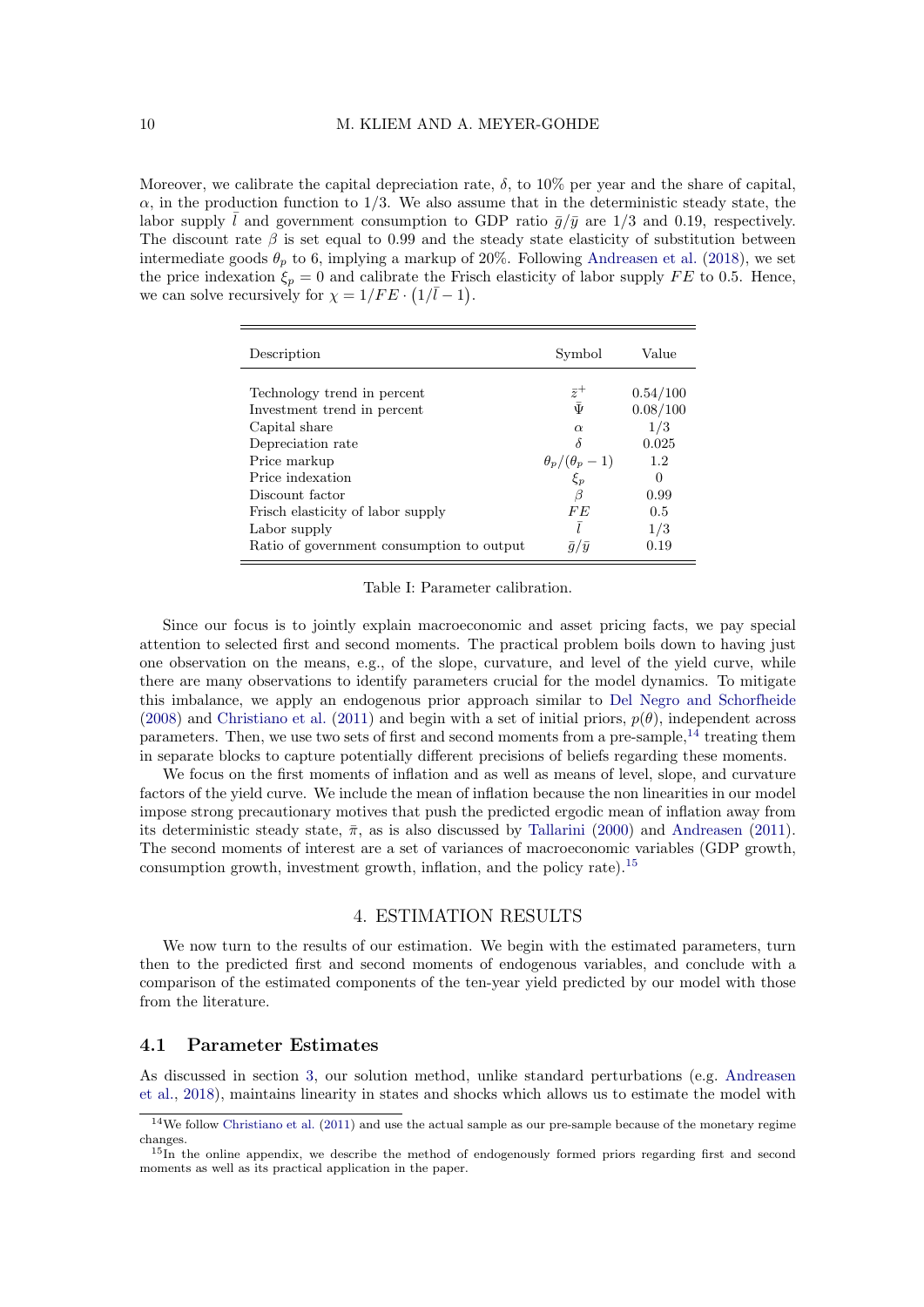the standard Bayesian techniques familiar to linear DSGE analysis. We estimate the posterior mode of the distribution and employ a random walk Metropolis-Hasting algorithm to simulate the posterior distribution of the parameters, quantifying the uncertainty of our estimates. We run two chains, each with 100,000 parameter vector draws where the first 50% have been discarded. Table [II](#page-10-0) provides the resulting posterior mode, posterior mean and the 90% posterior credible set of the estimated parameters. The results indicate that the posterior distributions of all structural parameters are well approximated and differ from the initial prior distribution.[16](#page-10-1)

<span id="page-10-0"></span>

| Name                                | Symbol                    | Mode   | Mean   | $5\%$  | 95%     |
|-------------------------------------|---------------------------|--------|--------|--------|---------|
| Relative risk aversion              | $\overline{RRA}$          | 89.860 | 91.427 | 75.581 | 108.489 |
| Calvo parameter                     | $\gamma_p$                | 0.853  | 0.855  | 0.843  | 0.866   |
| Investment adjustment               | $\nu$                     | 1.417  | 1.440  | 1.204  | 1.667   |
| Habit formation                     | b                         | 0.685  | 0.679  | 0.614  | 0.741   |
| Intertemporal elas. substitution    | <b>IES</b>                | 0.089  | 0.089  | 0.077  | 0.101   |
| Steady state inflation              | $100(\bar{\pi}-1)$        | 1.038  | 1.034  | 0.981  | 1.091   |
| Interest rate AR coefficient        | $\rho_R$                  | 0.754  | 0.752  | 0.718  | 0.786   |
| Interest rate inflation coefficient | $\eta_{\pi}$              | 3.124  | 3.164  | 2.839  | 3.491   |
| Interest rate output coefficient    | $\eta_{y}$                | 0.156  | 0.159  | 0.114  | 0.204   |
| Inflation target coefficient        | $100\zeta_{\pi}$          | 0.210  | 0.242  | 0.109  | 0.366   |
| AR coefficient technology           | $\rho_a$                  | 0.366  | 0.356  | 0.304  | 0.412   |
| AR coefficient preference           | $\rho_b$                  | 0.820  | 0.817  | 0.793  | 0.843   |
| AR coefficient investment           | $\rho_i$                  | 0.956  | 0.955  | 0.949  | 0.961   |
| AR coefficient gov. spending        | $\rho_g$                  | 0.910  | 0.909  | 0.880  | 0.937   |
| AR coefficient inflation target     | $\rho_{\pi}$              | 0.934  | 0.925  | 0.901  | 0.950   |
| AR coefficient long-run growth      | $\rho_z$                  | 0.630  | 0.611  | 0.500  | 0.729   |
| AR coefficient fixed cost           | $\rho_{\Omega}$           | 0.928  | 0.928  | 0.922  | 0.933   |
| S.d. technology                     | $100\sigma_a$             | 2.333  | 2.460  | 1.929  | 2.985   |
| S.d. preference                     | $100\sigma_b$             | 4.878  | 4.880  | 4.180  | 5.570   |
| S.d. investment                     | $100\sigma_i$             | 2.516  | 2.523  | 2.337  | 2.689   |
| S.d. monetary policy shock          | $100\sigma_m$             | 0.561  | 0.572  | 0.494  | 0.653   |
| S.d. government spending            | $100\sigma_q$             | 2.010  | 2.018  | 1.825  | 2.220   |
| S.d. inflation target               | $100\sigma_{\pi}$         | 0.167  | 0.180  | 0.130  | 0.226   |
| S.d. long-run growth                | $100\sigma_z$             | 0.345  | 0.353  | 0.253  | 0.446   |
| S.d. fixed cost                     | $100\sigma_{\Omega}$      | 9.766  | 9.705  | 9.022  | 10.372  |
| ME 1-year T-Bill                    | $\overline{400R_{4,t}^8}$ | 0.185  | 0.188  | 0.161  | 0.214   |
| ME 2-year T-Bill                    | $400R_{8,t}^{\$}$         | 0.084  | 0.085  | 0.071  | 0.100   |
| ME 3-year T-Bill                    | $400R_{12,t}^{\$}$        | 0.078  | 0.081  | 0.067  | 0.095   |
| ME 5-year T-Bill                    | $400R_{20,t}^{\$}$        | 0.152  | 0.156  | 0.130  | 0.181   |
| ME 10-year T-Bill                   | $400R_{40,t}^{\$}$        | 0.287  | 0.297  | 0.251  | 0.346   |
| ME 1Q-expected policy rate          | $400E_t$                  | 0.456  | 0.464  | 0.408  | 0.522   |
| ME 4Q-expected policy rate          | $400E_t$                  | 0.738  | 0.750  | 0.660  | 0.842   |

Table II: Posterior statistics. Posterior means and parameter distributions are based on a standard MCMC algorithm with two chains of 100,000 parameter vector draws each, 50% of the draws used for burn-in, and a draw acceptance rates about 1/3.

We find a low intertemporal elasticity of substitution  $(IES = 0.089)$  and a high relative risk aversion  $(RRA \approx 90)^{17}$  $(RRA \approx 90)^{17}$  $(RRA \approx 90)^{17}$  Our estimated IES is in line with, e.g., [Hall](#page-25-13) [\(1988\)](#page-25-13) or [Andreasen et al.](#page-22-1) [\(2018\)](#page-22-1), but differs from other estimates in the literature especially those in the long-run and valuation risk literatures that argue for an IES above one which is in particular not investigated in this paper. With this in mind, it is not surprising that the model needs a high relative risk aversion to fit the data. Nevertheless, our estimate is still in line with much of the existing macro-finance literature (see, for example, [van Binsbergen et al.,](#page-26-3) [2012,](#page-26-3) [Rudebusch and Swanson,](#page-25-2) [2012,](#page-25-2) [Swanson,](#page-26-2) [2019\)](#page-26-2). Though a direct comparison is difficult as all of these studies use different samples, ours

<span id="page-10-1"></span><sup>16</sup>See Figures in the online appendix for an illustration of the posterior distribution of each parameter relative to its initial prior distribution.

<span id="page-10-2"></span><sup>&</sup>lt;sup>17</sup>See online appendix for the equations of IES and RRA and, hence, for a mapping of the structural parameters in those measures.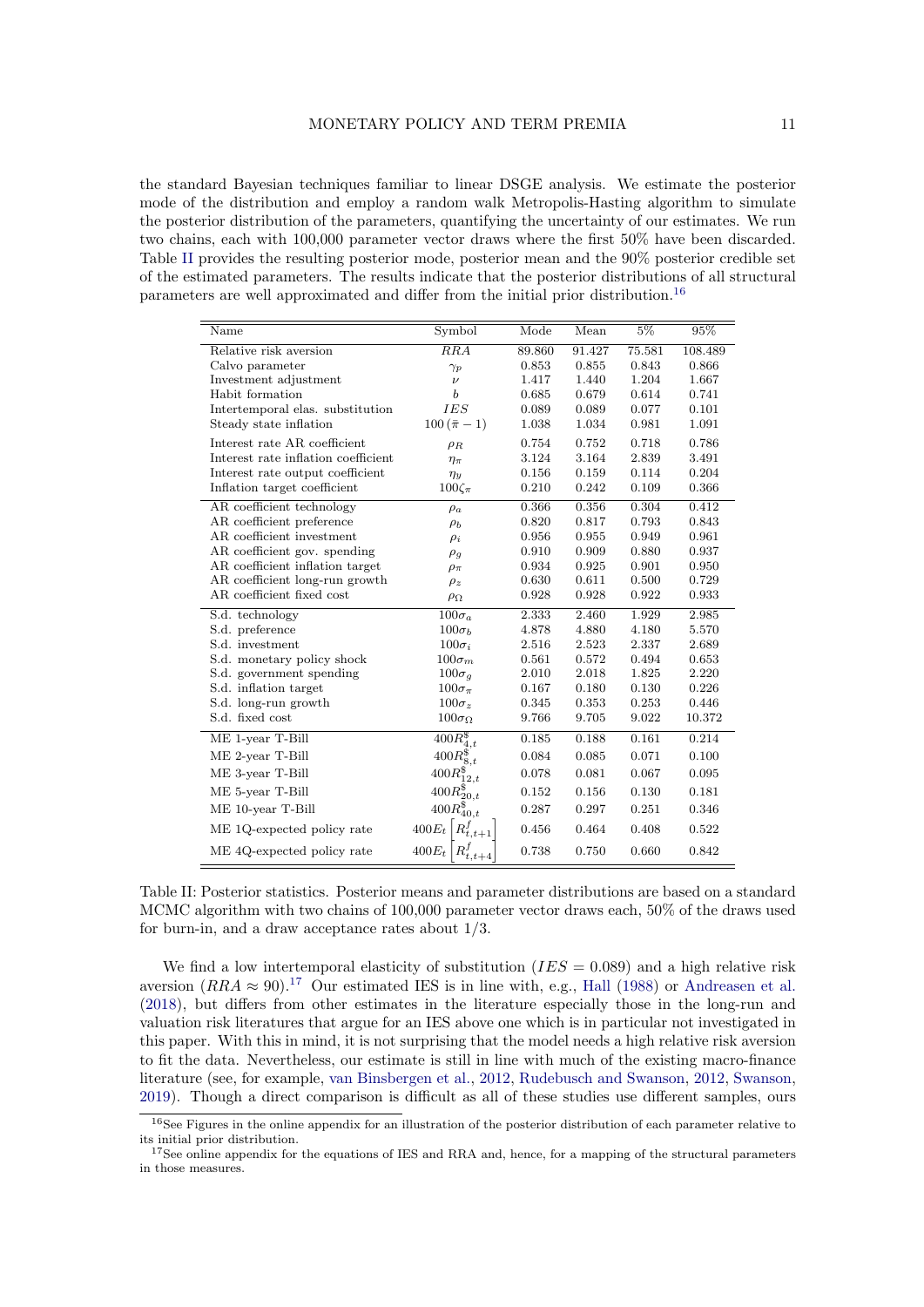covers the Great Moderation, and their models differ in their specification of structural shocks. As pointed out by [van Binsbergen et al.](#page-26-3) [\(2012\)](#page-26-3), models that feature a higher volatility of shocks (higher risk) thereby increasing the volatility of the stochastic discount factor need, e.g., less risk aversion to match average bond yields. This notwithstanding, our estimate of risk aversion is higher than in endowment economy studies and in micro-studies [\(Barsky et al.,](#page-23-14) [1997\)](#page-23-14). Potential explanations are present in the literature, with [Malloy et al.](#page-25-14) [\(2009\)](#page-25-14) having shown that risk aversion estimated for stockholders in the U.S. is substantially lower than a representative agent using aggregate consumption (which they find increases to 81) and [Barillas et al.](#page-23-15) [\(2009\)](#page-23-15) argue that a small amount of model uncertainty can substitute for the large degree relative risk aversion often found in the literature.

<span id="page-11-0"></span>

Figure 2: Observed and model implied nominal returns of treasury bills and returns of expected short rates at the posterior mode.

We estimate a quarterly deterministic steady state inflation of around 1.04% which is substantially higher than the average observed inflation rate (0.64%). Due to the non linearities in our model, the difference is related to households' precautionary motives, as also discussed by [Tallarini](#page-26-7) [\(2000\)](#page-26-7), but the approximated ergodic mean of inflation, see the subsequent subsection, is similar to the average U.S. inflation over our sample.

For the inflation target, we estimate  $\rho_{\pi} = 0.93$  and  $\zeta_{\pi} = 0.002$ . The latter coefficient is similar to [Rudebusch and Swanson](#page-25-2) [\(2012\)](#page-25-2) while the former is smaller than their calibration, implying a less persistent effect of nominal risk in our model. This is an interesting result, because, first, a lower persistence puts the model a priori in a more difficult position to generate high and volatile nominal term premia, forcing other channels to become more important in this regard. Second, the reduction from, e.g., 0.99 to 0.93 reduces the half-life of the shock from around 69 to 10 quarters, so changes to the inflation target are expected to be significantly less long lasting. Moreover, we estimate a moderate size of investment adjustment costs ( $\nu = 1.4$ ) and comparable estimates to the literature for price stickiness ( $\gamma_p = 0.85$ ) and external habit formation ( $b = 0.67$ ). Finally, we find that monetary policy puts more weight on stabilizing the inflation gap ( $\eta_{\pi} = 3.13$ ) than on the output gap ( $\eta_y = 0.16$ ) and smoothes changes in the policy rate ( $\rho_R = 0.75$ ).

Figure [2](#page-11-0) shows the historical time series (dash-dotted line) and the model implied smoothed time series (solid line) for the seven variables estimated with measurement error. Note that we estimate small measurement errors along the yield curve. In particular, the measurement errors range between 7 and 29 basis points, implying a correlation between the smoothed model implied yields and the data of 0.99 or higher. The measurement errors for the 1-quarter ahead and 1-year ahead expectations of the 3-month T-Bill are 45 and 74 basis points, respectively, delivering high correlations (0.94 and 0.98) of our model-based expectations with the data from the Survey of Professional Forecasters.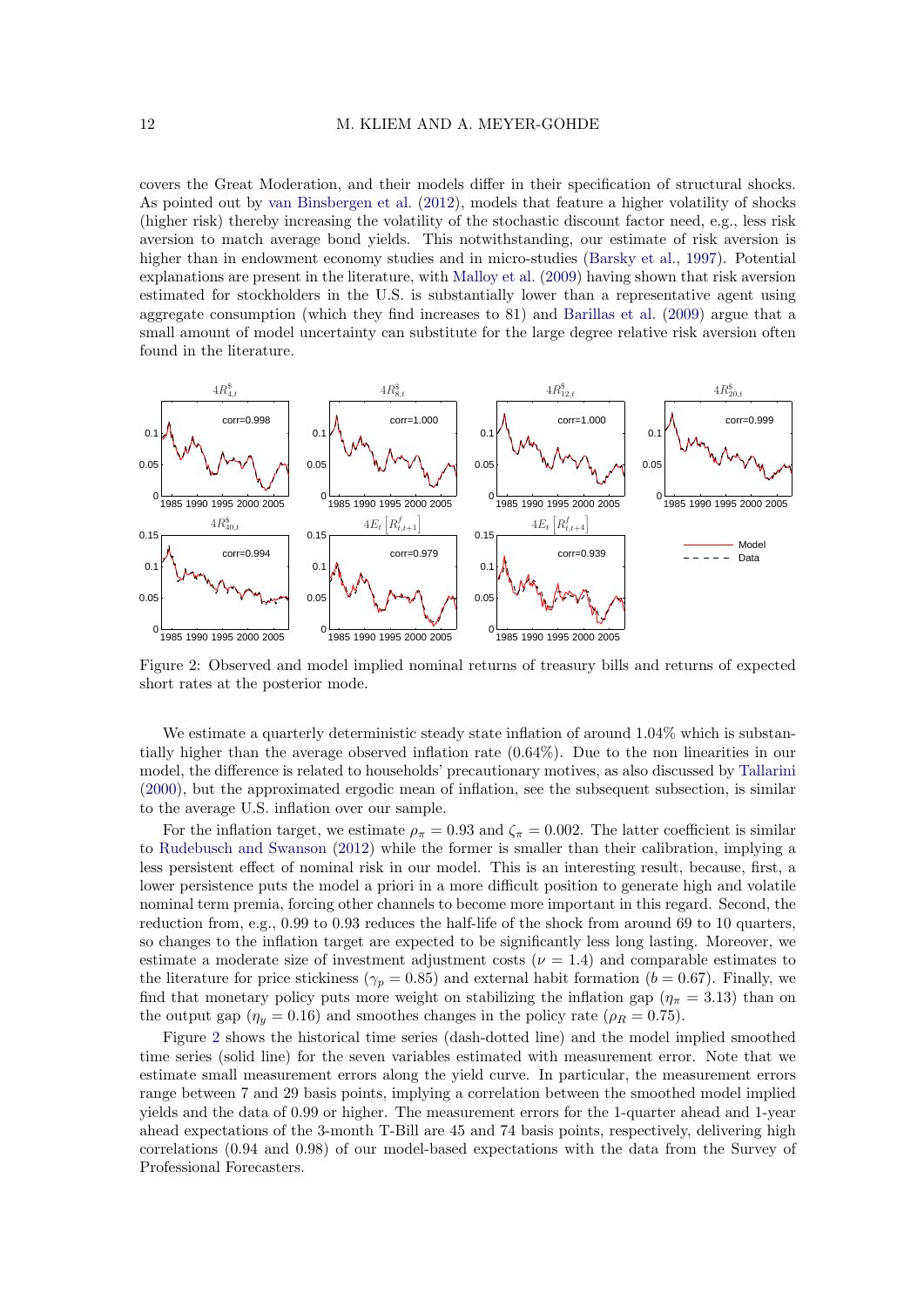<span id="page-12-1"></span><span id="page-12-0"></span>

<span id="page-12-4"></span><span id="page-12-3"></span><span id="page-12-2"></span>Figure 3: Term structure of interest rates

# 4.2 Predicted Moments

In the following subsection, we begin our posterior analysis with respect to the predicted first and second moments. Figure [3\(a\)](#page-12-0) shows the predicted ergodic means of the nominal yields in relation to the means of the corresponding data. The figure illustrates the success of our estimation approach, with the a priori information about the level, slope, and curvature, based on only 3-month, 2-year, and 10-year nominal yields, sufficient to estimate first moments for all maturities.

[Backus et al.](#page-22-11) [\(1989\)](#page-22-11) and [den Haan](#page-24-17) [\(1995\)](#page-24-17) formulated the bond-pricing puzzle with the question as to why the yield curve is upward sloping. That is, long-term bonds should carry an insurancelike negative risk premium and therefore the yield curve should be downward sloping. However, the data for nominal yields as well as estimates for the nominal term premium suggest the opposite, as does our model (see figure [3\(c\)\)](#page-12-1). The mechanism can be found in, e.g., [Rudebusch and Swanson](#page-25-2) [\(2012\)](#page-25-2): supply shocks move consumption and inflation in opposite directions, imposing a negative correlation between the two. Thus, inflation reduces the real value of nominal bonds precisely in states of low consumption when agents would particularly value higher payouts, thereby generating a positive term premium. To this end, [Piazzesi and Schneider](#page-25-3) [\(2007\)](#page-25-3) show that consumption and inflation were negatively correlated in the period 1952-2004 for the U.S., which suggests that supply shocks play a relatively important role in generating the upward sloping nominal term structure in the data and in our model.

The negative correlation between consumption growth and inflation can explain the positive slope in the nominal term structure by appealing to inflation risk, but absent another mechanism cannot account for the real term structure. If it is solely inflation risk driving the upward slope of the nominal term structure, then the real term structure should be downward sloping as spells of low consumption growth will be associated with low real rates (and hence high prices for real bonds). This gives agents a higher payout precisely when they would value it highly and implying that real bonds should carry negative, insurance-like risk premia. Nevertheless, as illustrated by figures [3\(b\)](#page-12-2) and [3\(d\),](#page-12-3) our model also predicts an upward-sloping real term structure which is in line with the literature (see, for example, Gürkaynak et al.,  $2010$ , [Chernov and Mueller,](#page-23-3)  $2012$ ). The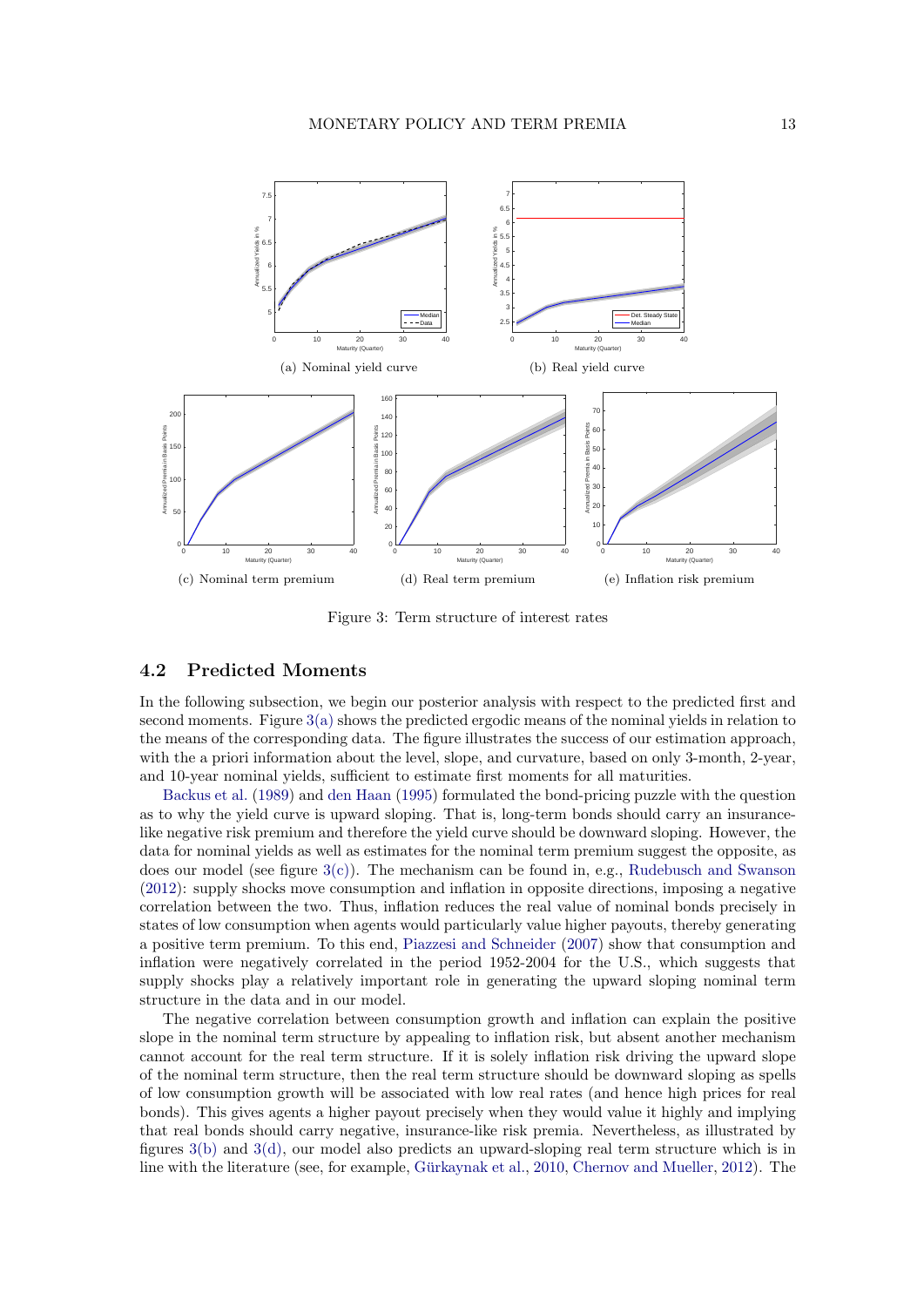mechanism in our model follows that described in [Wachter](#page-26-0)  $(2006)$  and Hördahl et al.  $(2008)$ , as our households' habit formation introduces a hump-shaped response of consumption. This makes consumption growth positively autocorrelated while reducing agents' precautionary saving motive for longer maturities: households will seek to maintain their habit in the face of a slowdown in consumption, drawing down their precautionary savings and driving down real bond prices, implying that payouts on real bonds are negatively correlated with marginal utility and that real bonds demand a positive risk premium. The precautionary motive is illustrated in figure [3\(b\),](#page-12-2) where the red line shows the real yield curve in absence of risk, i.e., at the deterministic steady state. When confronted with risk, agents accumulate additional capital, driving down its return, consistent with [Tallarini](#page-26-7) [\(2000\)](#page-26-7) and [Hansen et al.](#page-25-15) [\(1999\)](#page-25-15). This reduction, however, is decreasing in the maturity due to the positive real risk premium, resulting in our estimated upward sloping real term structure.

Figure [3\(e\)](#page-12-4) shows that our model predicts an upward sloping inflation risk premium consistent with recent estimates in the literature (see, for example, [Abrahams et al.,](#page-22-6) [2016\)](#page-22-6), with our ergodic mean term structure of inflation risk comfortably between the estimates of [Buraschi and Jiltsov](#page-23-16) [\(2005\)](#page-23-16) and [Chen et al.](#page-23-17) [\(2010\)](#page-23-17). The ergodic mean of inflation risk is approximately half the size of the real term premia for all maturities, consistent with [Kim and Wright'](#page-25-5)s [\(2005\)](#page-25-5) estimates for the ten year inflation and real risk premia. Consequentially, our results suggest that most of the average slope of the nominal term structure is related to real rather than to inflation risk. Again, this finding is consistent with recent estimates for the U.S. (see, for example, [Kim and Wright,](#page-25-5)  $2005$ ) and is also qualitatively comparable to the results by Hördahl and Tristani [\(2012\)](#page-25-16) for the Euro area. So far, most of the DSGE models (see, for example, [van Binsbergen et al.,](#page-26-3) [2012,](#page-26-3) [Swanson,](#page-26-2) [2019\)](#page-26-2) generally attribute a stronger insurance-like character to real bonds that lead to flat or downward sloping real yield curves.

<span id="page-13-0"></span>

| Name                   | Data. |       | Model                      |                |  |  |
|------------------------|-------|-------|----------------------------|----------------|--|--|
|                        | Mean  | S.d.  | Mean                       | S.d.           |  |  |
| GDP growth             | 0.540 | 0.573 | 0.540                      | 0.790          |  |  |
|                        |       |       | [0.368; 0.712]             | [0.665; 0.934] |  |  |
| Consumption growth     | .610  | 0.411 | 0.540                      | 0.545          |  |  |
|                        |       |       | [0.378; 0.702]             | [0.453; 0.652] |  |  |
| Investment growth      | 0.620 | 2.049 | 0.620                      | 2.253          |  |  |
|                        |       |       | [0.297; 0.943]             | [1.854; 2.720] |  |  |
| Annualized inflation   | 2.496 | 0.922 | 2.469                      | 1.117          |  |  |
|                        |       |       | [1.829; 3.108]             | [0.930; 1.372] |  |  |
| Annualized policy rate | 5.034 | 2.222 | 5.144                      | 2.461          |  |  |
|                        |       |       | [3.058; 7.235]             | [1.763; 3.524] |  |  |
|                        |       |       |                            |                |  |  |
| 1-year T-Bill          | 5.578 | 2.400 | 5.515                      | 2.174          |  |  |
|                        |       |       | $\left[3.567;7.464\right]$ | [1.517; 3.203] |  |  |
| 2-year T-Bill          | 5.896 | 2.431 | 5.900                      | 1.886          |  |  |
|                        |       |       | [4.158; 7.642]             | [1.281; 2.834] |  |  |
| 3-year T-Bill          | 6.125 | 2.421 | 6.107                      | 1.682          |  |  |
|                        |       |       | [4.549; 7.665]             | [1.135; 2.541] |  |  |
| 5-year T-Bill          | 6.460 | 2.357 | 6.360                      | 1.383          |  |  |
|                        |       |       | [5.083; 7.641]             | [0.932; 2.089] |  |  |
| $10$ -year T-Bill      | 6.975 | 2.198 | 7.014                      | 0.927          |  |  |
|                        |       |       | [6.054; 7.974]             | [0.624; 1.414] |  |  |

Table III: Simulated and empirical moments of selected macro and financial variables.

Note: The simulated moments are based on 1200 parameter vector draws from the posterior. For each draw, we simulate 1000 time series for each variable of interest. After removing a burn-in of 5000 periods for each simulation the final simulated time series have the same length  $(T=100)$  as the vector of observables. The numbers in brackets indicate 5% and 95% probabilities.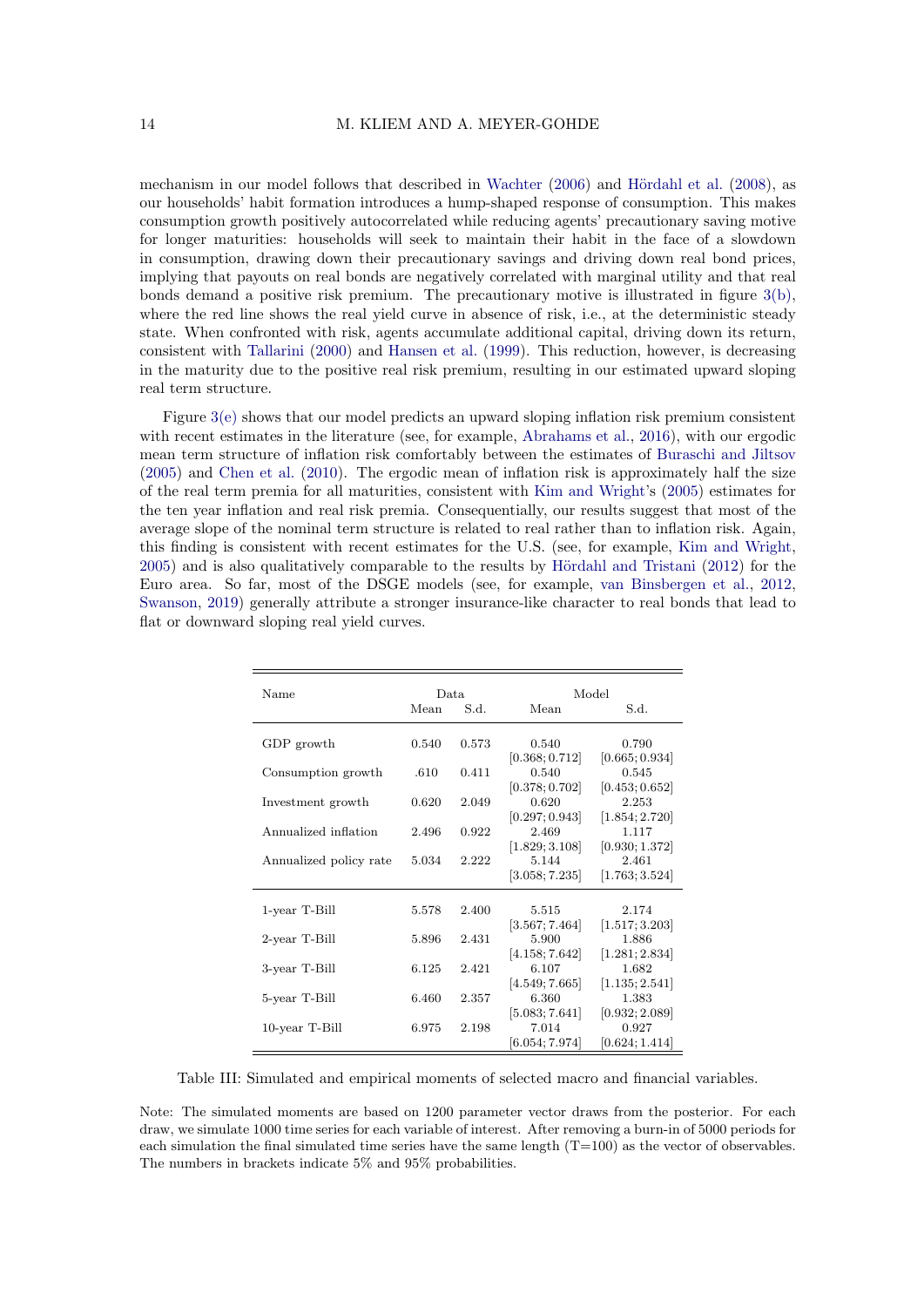Table [III](#page-13-0) compares empirical and simulated first and second moments of selected variables.<sup>[18](#page-14-0)</sup> The results illustrate that our estimation approach delivers an ergodic mean of inflation comparable to the mean of the data and, as a result, captures households' precautionary savings motives. Moreover, the simulated second moments regarding the macroeconomic variables are in line with the data, highlighting the ability of our New Keynesian DSGE model to match financial and macroeconomic moments jointly (see also [Andreasen et al.,](#page-22-1) [2018\)](#page-22-1).<sup>[19](#page-14-1)</sup> Regarding treasury bonds, our model misses the high volatility for longer maturities, but matches the monotonic decrease in volatility with the maturity. This result in general equilibrium models has been described in [den Haan](#page-24-17) [\(1995\)](#page-24-17) and is related to some missing source of persistence in the model (see Hördahl [et al.,](#page-25-6) [2008\)](#page-25-6). We do not see this, however, as a fatal shortcoming of our analysis. Firstly, the uncertainty related to these moments is quite high and, secondly, it rather illustrates the tension in the competing goals the model faces: matching highly volatile nominal treasury bonds while predicting a very smooth inflation rate.

#### 4.3 Model Implied Historical Fit

In the following subsection, we discuss our model implied historical time series for the nominal term premium, break-even inflation rate, real rate, and inflation risk premium. It is important to stress that these measures did not enter into our estimation and, instead, are produced as estimated latent variables in our analysis. To judge the quality of our estimated model, we contrast our estimates with various estimates from the literature. Following the majority of the empirical literature, we limit our discussion to 10-year maturities.

In figure [1,](#page-2-0) we compare our 10-year nominal term premium with several different prominent estimates from the literature. As [Rudebusch et al.](#page-25-1) [\(2007\)](#page-25-1) show, all of the estimated term premia, which they investigate, follow a similar pattern and are highly correlated. This is also true for our extented sample which includes two more recent estimates by [Adrian et al.](#page-22-3) [\(2013\)](#page-22-3) and [Bauer](#page-23-6)  $(2018).^{20}$  $(2018).^{20}$  $(2018).^{20}$  $(2018).^{20}$  Table [IV](#page-15-0) presents the correlations between these five measures of the term premium and the estimate of our model. Our estimate shows also a remarkably high correlation with all measures, but especially with those of [Kim and Wright](#page-25-5) [\(2005\)](#page-25-5) and [Bauer](#page-23-6) [\(2018\)](#page-23-6) (0.94 and 0.93, respectively). Given that our model is arguably closest in structure to the model used by [Rudebusch and Wu](#page-26-4) [\(2008\)](#page-26-4), we would have expected our model to display a much higher correlation with their measure than it actually does. Also, while the model by [Rudebusch and Wu](#page-26-4) [\(2008\)](#page-26-4) predicts a smooth term premium, all other models including the model presented in this paper predict a much more volatile measure.

The reason that our model produces a large and volatile term premium is similar to explanations postulated in the recent literature (see, for example, [Andreasen et al.,](#page-22-1) [2018\)](#page-22-1). Beside the role of supply shocks in our model that generate a sizable term premium, the presence of long-run nominal risk is important in generating a volatile term premium (see [Rudebusch and Swanson,](#page-25-2) [2012\)](#page-25-2). Additionally, our model captures a channel recently postulated by [Andreasen et al.](#page-22-1) [\(2018\)](#page-22-1), namely the role of steady-state inflation for the mean and volatility of risk premia. In particular, steadystate inflation generates more heteroscedasticity in the stochastic discount factor which eventually produces more volatile risk premia. This channel is present despite the fact that the shocks in our model are all homoscedastic. More specifically, the endogenously generated heteroscedasticity in the pricing kernel is a byproduct of the heteroscedasticity in price dispersion due to positive steady-state inflation.

Figure [4\(a\)](#page-15-1) compares our 10-year real rate with the estimates provided by Gürkaynak et al. [\(2010\)](#page-24-3) using TIPS data and those of [Chernov and Mueller](#page-23-3) [\(2012\)](#page-23-3) using survey-based forecasting data. Both measures are not fully identical with the real rate measured by our model, for example, while our real rates are based on GDP inflation the aforementioned measures are based on CPI

<span id="page-14-1"></span><span id="page-14-0"></span><sup>18</sup>Online appendix presents further statistics for the DSGE model.

<sup>&</sup>lt;sup>19</sup>Additionally, the online appendix presents the autocorrelation of hp-filtered macroeconomic variables which also illustrates the good fit.

<span id="page-14-2"></span> $^{20}$ The estimates by [Bauer](#page-23-6) [\(2018\)](#page-23-6) start in 1990, so all calculations using this estimate are restricted to a shorter sample.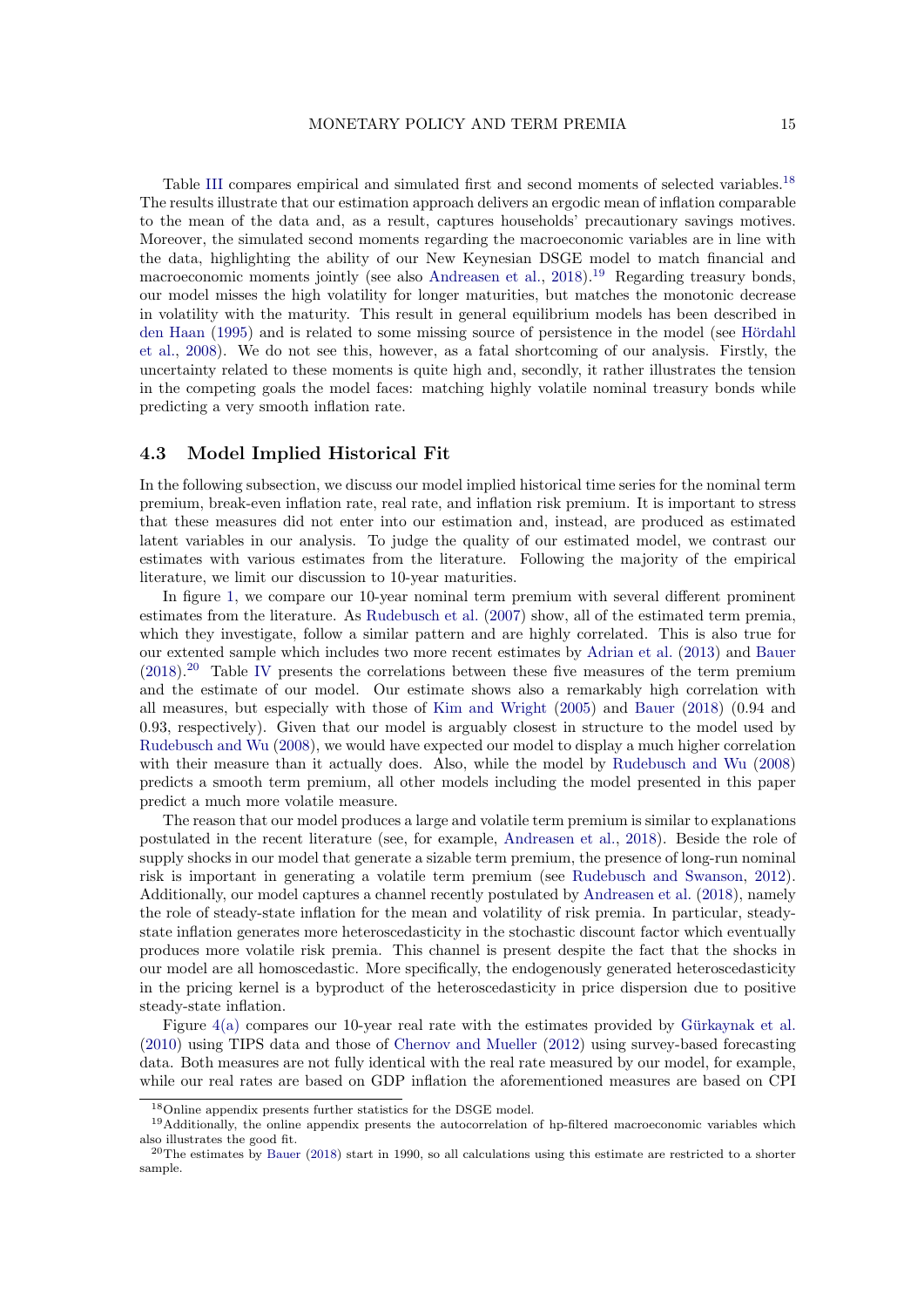<span id="page-15-0"></span>

|                         | <b>Benziante</b> | Rundes<br>University | Kilin and | Advised et al. | Ballon et al. | Bazier | S.d.  |
|-------------------------|------------------|----------------------|-----------|----------------|---------------|--------|-------|
| Bernanke et al. (2004)  | 1.000            |                      |           |                |               |        | 1.294 |
| Rudebusch and Wu (2008) | 0.763            | 1.000                |           |                |               |        | 0.336 |
| Kim and Wright (2005)   | 0.976            | 0.811                | 1.000     |                |               |        | 0.981 |
| Adrian et al. (2013)    | 0.784            | 0.940                | 0.811     | 1.000          |               |        | 0.926 |
| Bauer et al. (2012)     | 0.802            | 0.919                | 0.880     | 0.990          | 1.000         |        | 1.198 |
| Bauer (2018)            | 0.853            | 0.734                | 0.936     | 0.859          | 0.865         | 1.000  | 1.182 |
| Model                   | 0.904            | 0.800                | 0.940     | 0.842          | 0.848         | 0.932  | 0.943 |

Table IV: Six measures of the 10-year term premium.

Note: Correlations among six measures of the 10-year term premium from 1984:Q1-2005:Q4. The last column presents the standard deviation over the sample. Statistics related to the estimates by [Bauer](#page-23-6) [\(2018\)](#page-23-6) are based on a shorter sample starting 1990 and those labeled [Bauer et al.](#page-23-1) [\(2012\)](#page-23-1) is their restricted OLS approach, following [Hamilton and Wu](#page-25-11) [\(2012\)](#page-25-11), adapted to our ten year term premia.

data. Also, our model has no role for a liquidity premium component that is arguably a nonnegligible component of TIPS (see, for example, [Abrahams et al.,](#page-22-6) [2016\)](#page-22-6). Nevertheless, our estimate captures the downward trend since the 1980s found likewise in [Chernov and Mueller](#page-23-3) [\(2012\)](#page-23-3). Additionally, our estimate demonstrates a high correlation with both (0.9 with Gürkaynak et al. [\(2010\)](#page-24-3) and 0.94 with [Chernov and Mueller](#page-23-3) [\(2012\)](#page-23-3)) of these alternative measures, derived from empirical reduced-form models.

<span id="page-15-1"></span>

<span id="page-15-2"></span>Figure 4: 10-year real interest rate and 10-year break-even rate.

Note: The left panel shows the model implied 10-year real rate (red solid), 10-year TIPS of Gürkaynak [et al.](#page-24-3) [\(2010\)](#page-24-3) (black dashed), and 10-year real rate of [Chernov and Mueller](#page-23-3) [\(2012\)](#page-23-3)(blue dash-dotted). The right panel shows the model implied 10-year inflation risk premium (red solid) and the 10-year break-even inflation rate (red-dashed), the 10-year break-even inflation rate of Gürkaynak et al.  $(2010)$  (black dashed), and 1 to 10-year average expected CPI inflation from SPF and BlueChip (blue circle).

Figure [4\(b\)](#page-15-2) shows the model implied 10-year break-even inflation rate. At the beginning of the sample, the breakeven inflation rate declines continuously until 1998. From 1999 onward we find a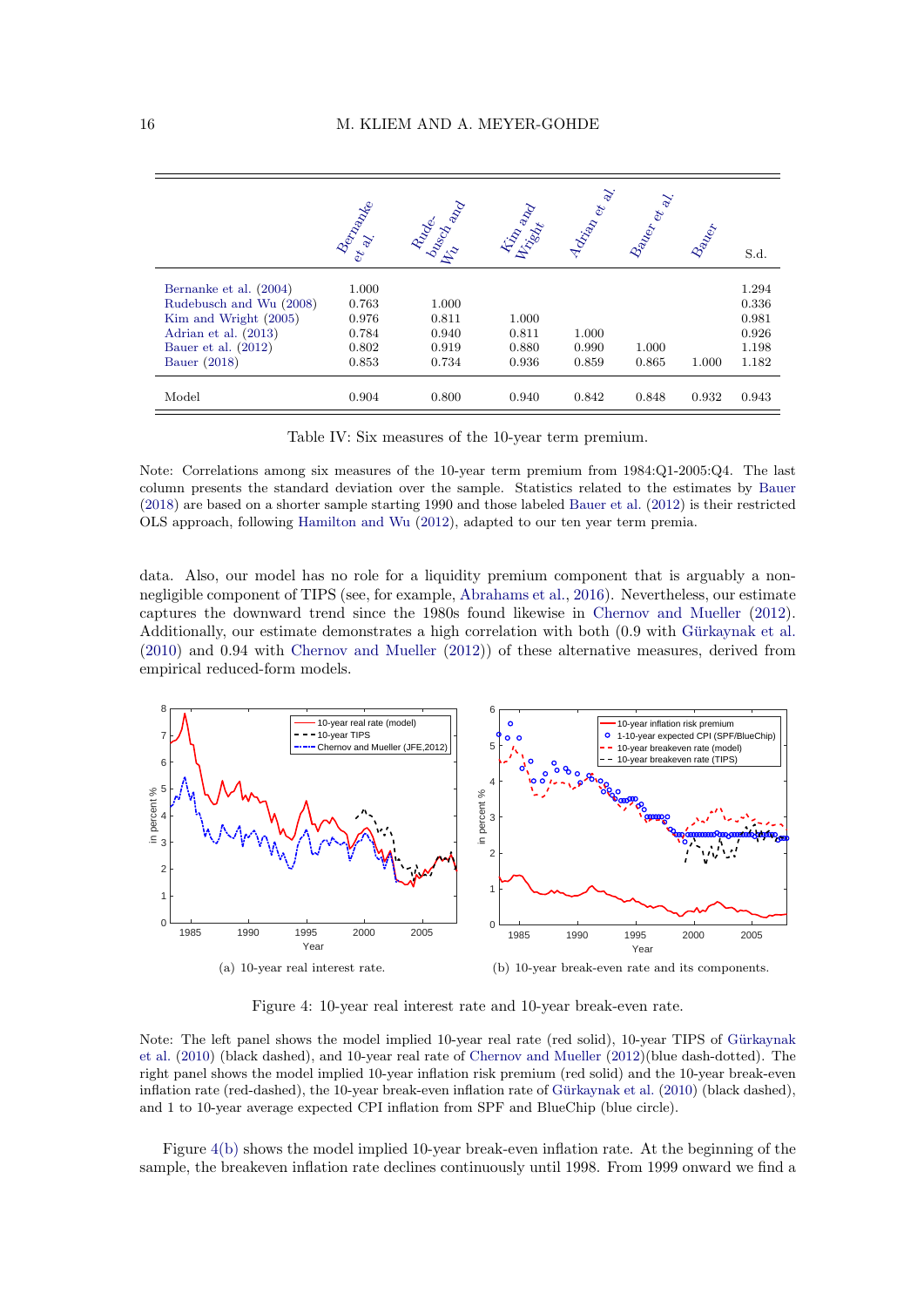stable breakeven rate fluctuating around 3 percent. Over this period, our estimate is comparable in levels and pattern with those by Gürkaynak et al.  $(2010)$ . Moreover, the continuous decline in the model's breakeven rate until 1998 is accompanied by a decreasing inflation risk premium. This pattern is commensurate with declining inflation expectations in this period.

In summary, our model-implied estimates of the components of 10-year bond yields demonstrate a considerable alignment with various empirical estimates in the literature. This alignment is all the more remarkable as these components of the yields were not used in our estimation procedure. Our results reiterates [Swanson'](#page-26-2)s [\(2019\)](#page-26-2) conclusion that DSGE models with recursive preferences and nominal rigidities can jointly replicate observations on the macroeconomy and financial markets and extends this result to a richer and estimated model. This provides us with a high degree of confidence in our model's ability to replicate stylized term structure facts as we now turn to the structural analysis of the effects of monetary policy on the term structure of interest rates and its components.

## 5. MONETARY POLICY THROUGH THE LENS OF OUR MODEL

## 5.1 Comparison of Monetary Policy Tools

In this subsection, we analyze the effects of monetary policy shocks on term premia and distinguish between three different policy actions.[21](#page-16-0) First, a surprise shock to the policy rate via the residual of the Taylor rule. Second, a shock to the inflation target that can be interpreted as a change in the systematic component of monetary policy (see [Cogley et al.,](#page-24-10) [2010\)](#page-24-10) as it affects agents' perception of inflation in the long run. Third, we investigate the effects of a commitment by the monetary authority to a path for future short rates; i.e., forward guidance by means of a credible announcement to change the policy rate in the future while holding it constant until then.<sup>[22](#page-16-1)</sup> We find that it is important to distinguish between term premia at shorter and longer maturities, with the difference driven by real risk. Monetary policy actions that convey information about the future path of the economy, as is the case in the last two actions we examine here, have substantially larger effects on term premia, consistent with [Nakamura and Steinsson'](#page-25-0)s [\(2018\)](#page-25-0) Fed information effect.

The first two actions follow directly from the model, we implement the forward guidance scenario by altering the Taylor rule in eq.  $(13)$  following Laséen and Svensson  $(2011)$  and others by adding a sequence of anticipated shocks to the Taylor rule that allow the monetary authority to keep the policy rate upon announcement constant until the announced interest rate change (here a cut) is implemented as follows

$$
r_t^f = R\left(r_{t-1}^f, \pi_t, y_t\right) + \sigma_m\left(\epsilon_{m,t} + \sum_{k=1}^K \epsilon_{m,t+k}\right), \ \epsilon_{m,t+k} \stackrel{iid}{\sim} N\left(0, 1\right) \tag{25}
$$

where  $R(\cdot)$  characterizes the systematic response of monetary policy,  $\epsilon_{m,t}$  is the usual contemporaneous policy shock, and  $\sum_{k=1}^{K} \epsilon_{m,t+k}$  a sequence of policy shocks known to agents at time t but that affect the policy rule k periods later, i.e., at time  $t + k$ .

Figure [5](#page-17-0) shows the impact responses of the nominal and real term structures.[23](#page-16-2) The unexpected monetary policy shock (left column) shows that the response on impact of the term structure

<span id="page-16-0"></span><sup>21</sup>We again use the risk-adjusted linear method of [Meyer-Gohde](#page-25-4) [\(2016\)](#page-25-4). See the online appendix for a robustness exercise using generalized impulse responses in a third order perturbation as well as an investigation into the role of certainty nonequivalence in our risk-adjusted linear approximation.

<span id="page-16-1"></span><sup>22</sup>While this may seem a narrow aspect of recent experience with unconventional monetary policy, [Woodford](#page-26-8) [\(2012\)](#page-26-8), for example, argues that even quantitative easing itself can at least partially be interpreted as forward guidance through the signalling channel, building on results by e.g. [Bauer and Rudebusch](#page-23-18) [\(2014\)](#page-23-18). Furthermore, forward guidance has been a component of standard monetary policy at major central banks even before its explicit implementation since the financial crisis (see Gürkaynak et al., [2005a\)](#page-24-0).

<span id="page-16-2"></span><sup>&</sup>lt;sup>23</sup>The online appendix presents the dynamic responses of macroeconomic variables and of 1-year and 10-year maturities, respectively.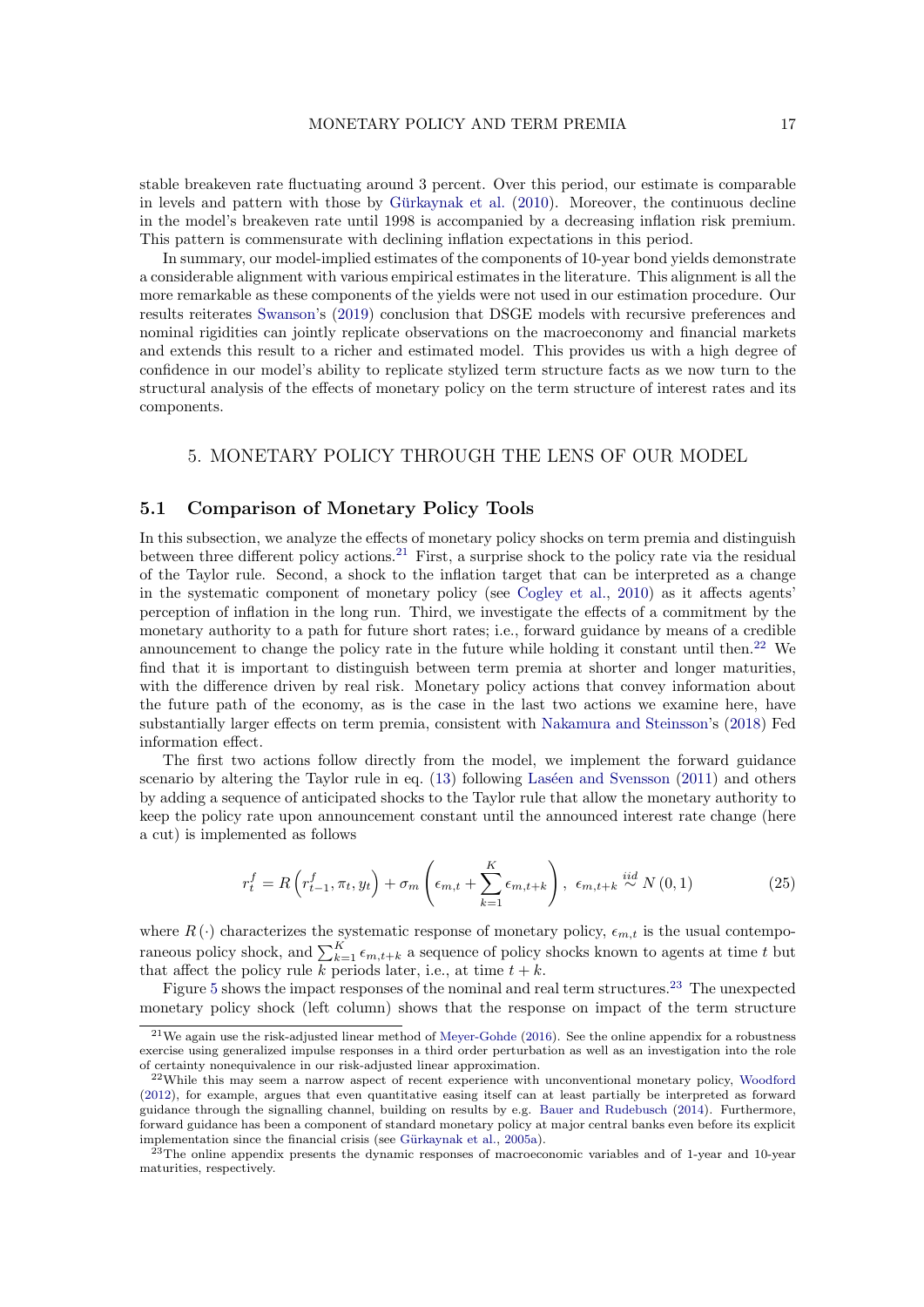<span id="page-17-0"></span>

Figure 5: Impact responses of nominal and real term structures.

Note: The figure shows the impact response across all maturities to a surprise 50 basis point policy rate cut, a surprise cut in the inflation target leading to a 50 basis point policy rate cut, and forward guidance of a 50 basis point policy rate cut in 4 quarters. The deviations of yields are in percentage points while the deviations of risk premia are presented in basis points. Shaded areas represent the 90% and 68% posterior credible sets.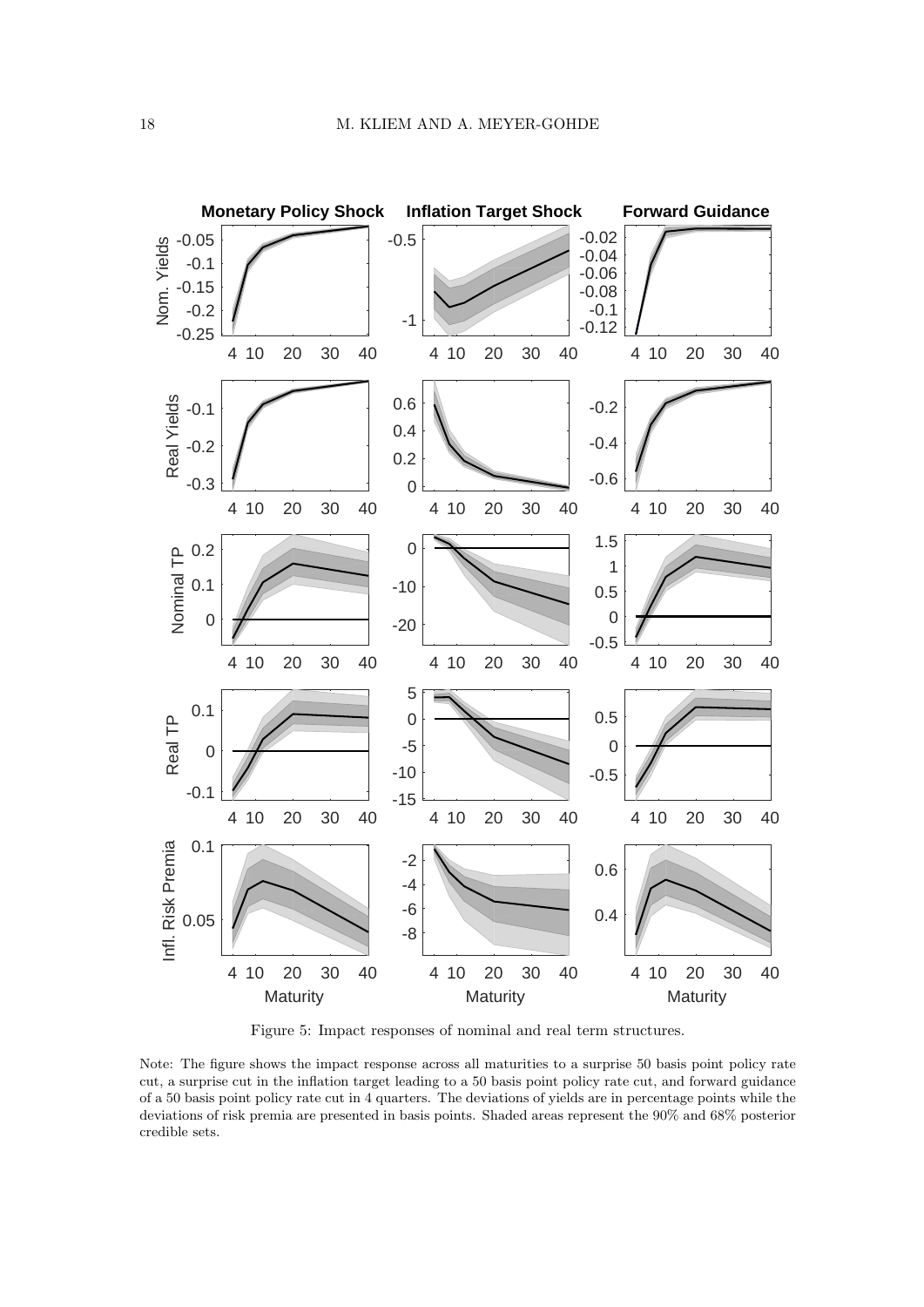becomes more muted with the maturity, as would be expected in accordance with the expectations hypothesis and the path of the policy rate (assumed identical to the short rate). Similarly, the response on impact of the real yield curve, see the second row of Figure [5,](#page-17-0) is driven primarily by the expectations hypothesis and the Fisher equation with the response likewise becoming more muted with the maturity.

With the expectations hypothesis being the predominate driver of the impact on real and nominal rates, an unexpected monetary policy shock – a simple innovation to the Taylor rule – has limited, though nonzero, effects on the risk premia along all maturities. This finding is in line with those of other structural models (see, for example, [Rudebusch and Swanson,](#page-25-2) [2012\)](#page-25-2). On impact, see the third row of Figure [5,](#page-17-0) bond holders demand higher total premia for holding nominal bonds for longer maturities and lower total premia for shorter maturities. The effects on impact for the real term premia qualitatively mirror those of the nominal term premia, confirming that the primary driver of the nominal term premia is indeed the real economy and associated risks. On impact, the real term premia, see the fourth row of Figure [5,](#page-17-0) are shifted downward across all maturities relative to the impact response of the nominal term premia, reflecting the elevation in the inflation risk premia, see the bottom row of Figure [5,](#page-17-0) demanded by investors in response to the inflationary effects of the expansionary monetary policy. The negative initial response of real term premia associated with shorter maturities and positive response of those associated with longer maturities can be understood from the comovement of the real yields and the consumption relative to its habit in the pricing kernel.<sup>[24](#page-18-0)</sup> Yields on real bonds at all maturities drop on impact whereas consumption relative to its habit initially rises but then falls. This generates a positive comovement between the pricing kernel and bond prices on shorter maturities that thus contain a negative, insurance-like premium. At longer maturities, this comovement becomes negative as consumption drops relative to its habit and thus real bonds of longer maturities bear a positive risk premium to induce households to hold these bonds that pay less when payoffs are more highly valued. The timing of when the ten year real term premium turns negative coincides with the onset of the contraction in the real economy. Finally, on impact, investors demand a higher premium across all maturities to compensate them for inflation risks associated with the surprise change in monetary policy.

In contrast, a surprise shock to the inflation target has a much stronger effect on the risk premia of interest rates across all maturities, see the second column of Figure [5,](#page-17-0) with the effects roughly two orders of magnitude larger. [Rudebusch and Swanson](#page-25-2) [\(2012\)](#page-25-2) found that the presence of long run nominal risk via a time-varying inflation target increases average nominal term premia by making bond holdings riskier, especially ta higher maturities. We find additionally that monetary policy's inflation target substantially affects real term premia. This is consistent with the interpretation of the shock to the inflation target as being a shift in the systematic monetary policy (see [Cogley et al.,](#page-24-10) [2010\)](#page-24-10) by changing agents' longer run expectations of the macroeconomy. Both the inflation target and realized inflation are reduced by the more aggressive posture of monetary policy towards inflation, leading to a reduction in the inflation risk premia at all horizons on impact, see the bottom middle panel of Figure [5.](#page-17-0) While nominal term premia are still primarily driven by risks associated with the real economy in response to the inflation target shock, the effects of inflation risk premia are disproportionately increased in magnitude relative to the response to an unexpected monetary policy shock, consistent with the interpretation of this experiment being not only a change in the systematic response of monetary policy, but more specifically a more aggressive posture towards inflation.

Turning to forward guidance, the dynamic responses of interest rates are driven by the countervailing effects of the expectations hypotheses and risk premia. As in standard models under the expectations hypothesis, the dynamics of interest rates with longer maturities reflect the dynamic adjustment of the risk free short rate, determined by the monetary authority's Taylor rule. The large effects on inflation and output imply that the policy rate rises quickly above its ergodic mean only few quarters after its announced fall. This explains, at least in part, why we observe only a mild drop on impact in nominal bonds with a maturity longer than 2 years (see the upper

<span id="page-18-0"></span><sup>24</sup>The macroeconomic impulse responses are standard and can be found in the online appendix.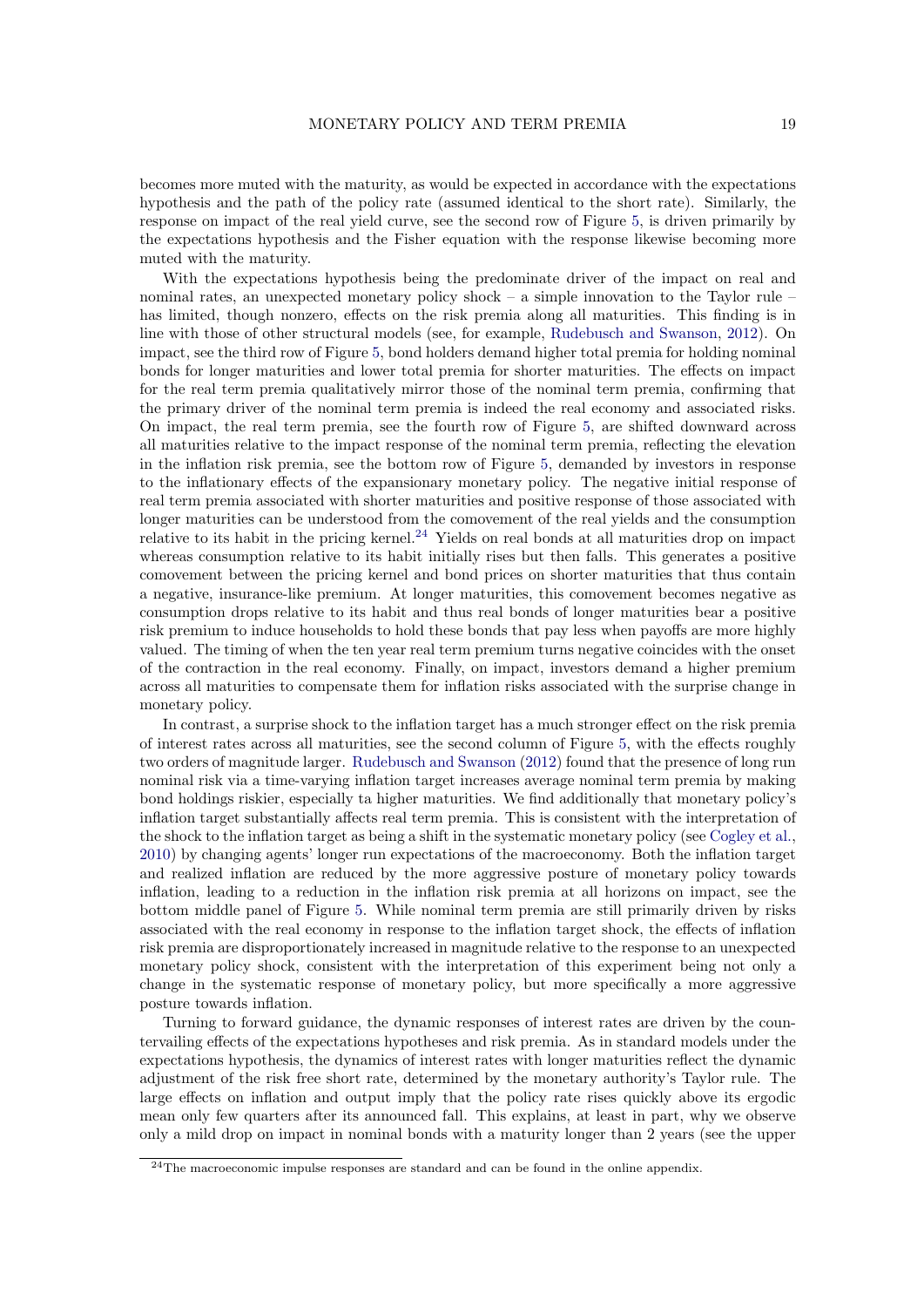right panel of Figure [5\)](#page-17-0). While the yield of a 1-quarter real bond falls by around 30 basis points on impact, the yield of a 10-year real bond falls by around 3 basis points (see the second row of the right column in Figure [5\)](#page-17-0). Bondholders demand higher nominal premia on impact for all maturities from 2 years onward, in line with the empirical findings of [Akkaya et al.](#page-22-7) [\(2015\)](#page-22-7). While the real premium falls for two year real bonds on impact, this is outweighed by the larger increase in inflation risk, see the bottom two rows of the right column in Figure [5.](#page-17-0) This overall increase in risk premia prevents nominal and real long rates from falling as strongly as the expectations hypothesis would predict and therefore dampens the expansionary effects of the announced cut in the policy rate. Finally, the increase in inflation risk premia follows what theory would predict. While forward guidance does communicate the expected path of future short rate, it is just as informative about the central bank's commitment to allow higher inflation in the future. This commitment drives households' demand for higher inflation risk premia.

In sum, our findings show the importance to distinguish between different policy tools when assessing the effects of monetary policy shocks on term premia. Unexpected monetary policy shocks die out quite quickly, limiting their effects on business cycle frequencies and, consequentially, on risk premia. But news about monetary policy, which reveal information about macroeconomic variables in the future have quantitatively much stronger effects. To this end, our structural model confirms the empirical finding from Gürkaynak et al.  $(2005a)$  but highlights that monetary policy communication transmits on long-term bonds especially through risk premia. Most of the empirical literature, which investigates the effects of monetary policy shocks on term premia, focuses on samples starting in the early 1990s. At this time, the Federal Reserve had increasingly used communication as a policy tool. To this end, our findings suggest that the quantitative strong effects on term premia found by the empirical literature are primarily driven by monetary policy news about their mid- or long-term stance rather than changes in the policy rate.

## 5.2 Comparison with Empirical Findings

In the following subsection, we compare the findings from our structural model with those from the empirical literature, focusing on the effects of a surprise shock to the policy rate via the residual of the Taylor-rule. We run a local linear projection following [Jord`a](#page-25-18) [\(2005\)](#page-25-18) by regressing the variables of interest like treasury yields and historical estimates for nominal term premia on the monetary policy shock identified by our model.[25](#page-19-0)

We further validate our results by providing results based on an alternative measure for a monetary policy shock, the measure of [Romer and Romer](#page-25-19) [\(2004\)](#page-25-19) as updated by [Wieland and](#page-26-9) [Yang](#page-26-9) [\(2016\)](#page-26-9). This measure is based on a structural interpretation of a monetary policy rule and, therefore, has a close relation to an innovation in the Taylor-rule as in our model. However, this measure is at its best a proxy for such a innovation. Accordingly, we use an instrumental variable local projection (IV-LP) as proposed by [Stock and Watson](#page-26-10) [\(2018\)](#page-26-10).

Figure [6](#page-20-0) shows the impact effects of a surprise monetary policy shock across maturities. We scaled the median response of the 2-year treasury bond to be 0.1 annualized percentage points which ensures that the impact responses, especially at longer maturities, are comparable. Specifically, the first row of Figure [6](#page-20-0) shows the effects of the model implied monetary policy shock while the second row shows the effects of Romer and Romer monetary policy shocks.

As can be seen in Figure [6\(a\),](#page-20-1) the local projection fails to recover the true impact effect at shorter maturities, underestimating the true monetary policy surprise and imposing too strong a persistence across maturities. Figure  $6(b)$  shows the effects on nominal term premia. The impact responses from the empirical model contain the true theoretical responses, but are not significantly different from zero for all maturities (on 90% confidence level). At a 68% confidence level, the impact response is negative for longer maturities as are our theoretical responses. The IV-LP with [Romer and Romer](#page-25-19) [\(2004\)](#page-25-19) shocks as instruments gives qualitatively similar but quantitatively smaller results for the impact response of nominal term premia. This finding also holds when using different estimates for the nominal term premium (those of [Adrian et al.](#page-22-3) [\(2013\)](#page-22-3) are also depicted

<span id="page-19-0"></span><sup>&</sup>lt;sup>25</sup>The online appendix provides additional details of the empirical model along with further results.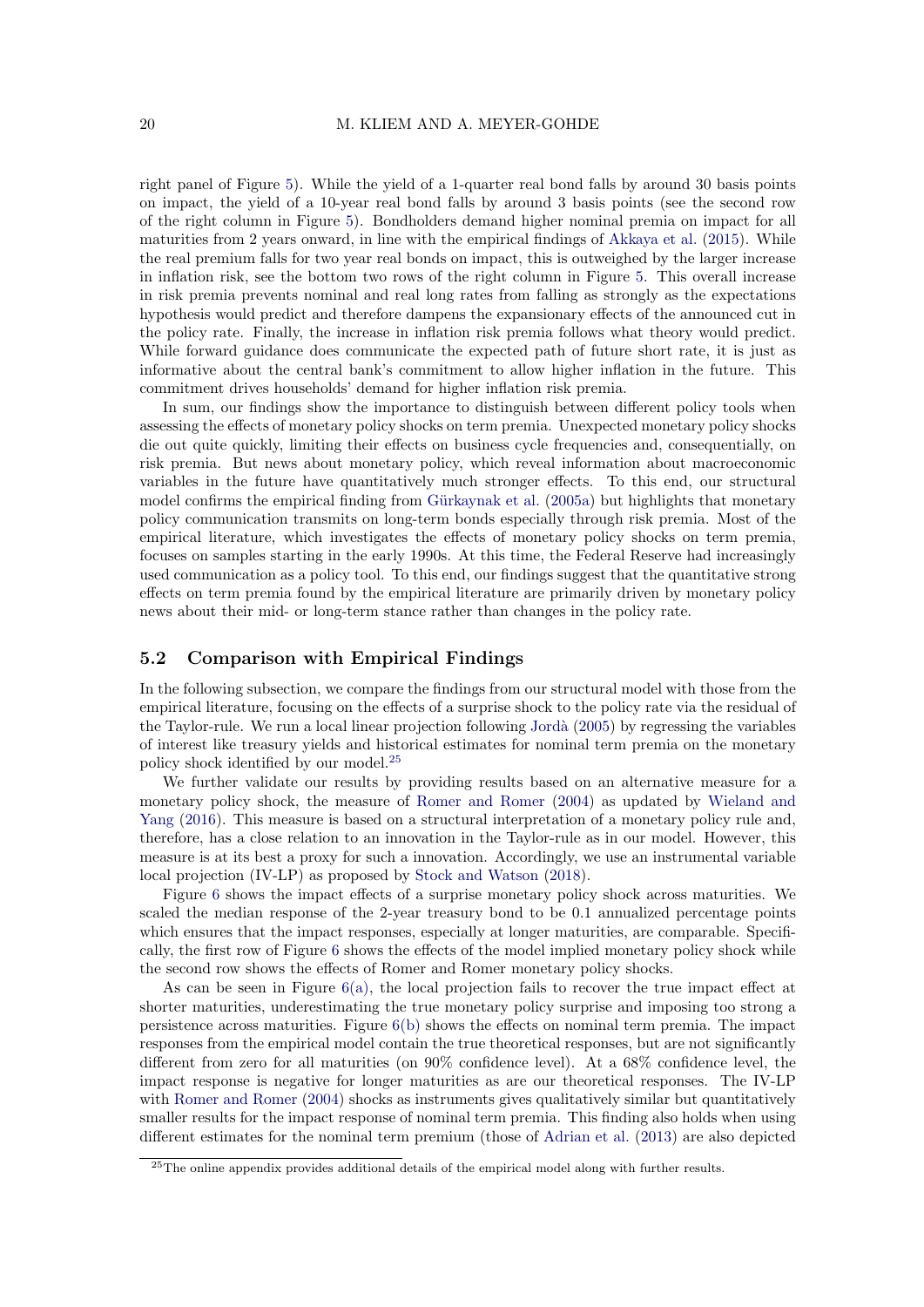<span id="page-20-1"></span><span id="page-20-0"></span>

Model implied monetary policy shock

<span id="page-20-3"></span><span id="page-20-2"></span>Romer and Romer monetary policy shock



Figure 6: Impact effect of monetary policy shock on nominal yields and nominal term premia for different maturities.

Note: The solid line and shaded areas show median response, the 68%, and 90% confidence bands from the local projection with the model implied historical term premia as dependent variable, respectively. The circles indicate the theoretical, true response. Additionally, the dots and vertical lines in the right panel show median response and 90% confidence bands from the local projection with term premia estimates from [Adrian et al.](#page-22-3) [\(2013\)](#page-22-3). We use the Newey-West correction for the standard errors.

in Figure [6\(b\)](#page-20-2) and  $6(d)$ .<sup>[26](#page-20-4)</sup>

All the local projection estimates deliver qualitatively and quantitatively similar results: A tightening of monetary policy rates reduces nominal term premia, especially for longer maturities, in line with the empirical work by [Nakamura and Steinsson](#page-25-0) [\(2018\)](#page-25-0) and [Crump et al.](#page-24-9) [\(2016\)](#page-24-9) but in contrast to, e.g., [Gertler and Karadi](#page-24-8) [\(2015\)](#page-24-8).

However, we also find that local projections using our model's smoothed series predict larger effects than the true, theoretical responses. For further investigation, we perform a Monte-Carlo exercise with simulated time series for nominal yields, monetary policy shocks, and nominal term

<span id="page-20-4"></span><sup>&</sup>lt;sup>26</sup>In the online appendix, we show that this also holds for most of the empirical estimates of the 10-year nominal term premia in the literature.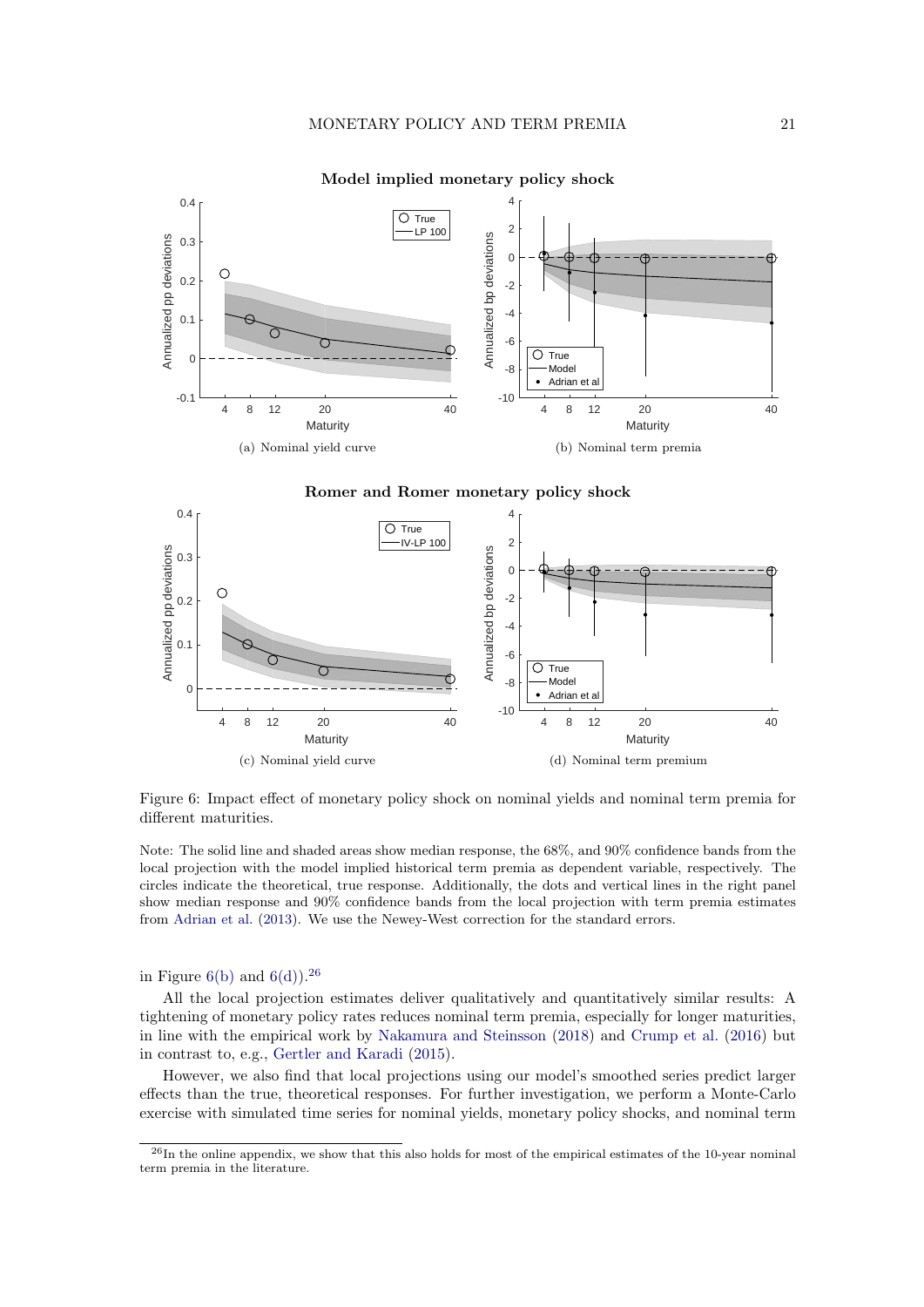<span id="page-21-1"></span>

Figure 7: Monte-Carlo exercise

Note: Impact effect of monetary policy shock on nominal yields and nominal term premia for different maturities. The solid line and shaded areas show median response and 90% confidence bands from the local projection with sample length 100 based on 1000 simulations, respectively. The circles indicate the theoretical, true response. Additionally, the dots and vertical lines show median response and 90% confidence bands from the local projection with historical model implied term premia.

premia from our model at the posterior mean.<sup>[27](#page-21-0)</sup> Figure [7](#page-21-1) shows that the empirical model on average replicates the true response of the DGP and, therefore, shows no systematic small sample bias (see discussion in [Jord`a,](#page-25-18) [2005\)](#page-25-18). Nevertheless, the estimation uncertainty is especially pronounced in small samples, capturing a wide range of quantitatively and qualitatively different estimates in the empirical literature.

#### 6. CONCLUSION

This paper provides a medium scale macro-finance model, estimated with full information on U.S. macroeconomic and Treasury bond data. We estimate historical time series of term premia that match those found in reduced form empirical estimates without sacrificing the macroeconomic fit or other financial variables. We therefore provide a structural framework for the analysis of endogenous, time-varying term premia.

Distinguishing between different monetary policy actions is important. While unexpected shocks to the policy rate have quantitatively small effects, shocks revealing information about the future of monetary policy (e.g. forward guidance) can have quantitatively much stronger effects. Hence, with this disentangling of shocks, an ongoing challenge for empirical models, our findings can provide insight on some of the seemingly contradictory findings in this literature (see, for example among others, [Hanson and Stein,](#page-25-8) [2015,](#page-25-8) [Nakamura and Steinsson,](#page-25-0) [2018,](#page-25-0) [Gertler and](#page-24-8) [Karadi,](#page-24-8) [2015\)](#page-24-8).

We offer a first step toward understanding the transmission of monetary policy on the term structure of interest rates from a structural Bayesian perspective, but many salient questions need further investigation. For example, while our model features a frictionless asset trade, a model featuring market segmentation could affect the policy conclusions of our paper (see, for example, [Fuerst,](#page-24-18) [2015\)](#page-24-18). Additionally, a further extension would be the incorporation of the zero lower bound for interest rates, which remains a not fully resolved methodological challenge for nonlinear DSGE models as well affine term structure models. Moreover, investigating the impact of unconventional

<span id="page-21-0"></span> $27$ We run 1000 simulations with a sample length of 100 after having discarded the first 5000 observations. Afterwards, we run the same local projections as before.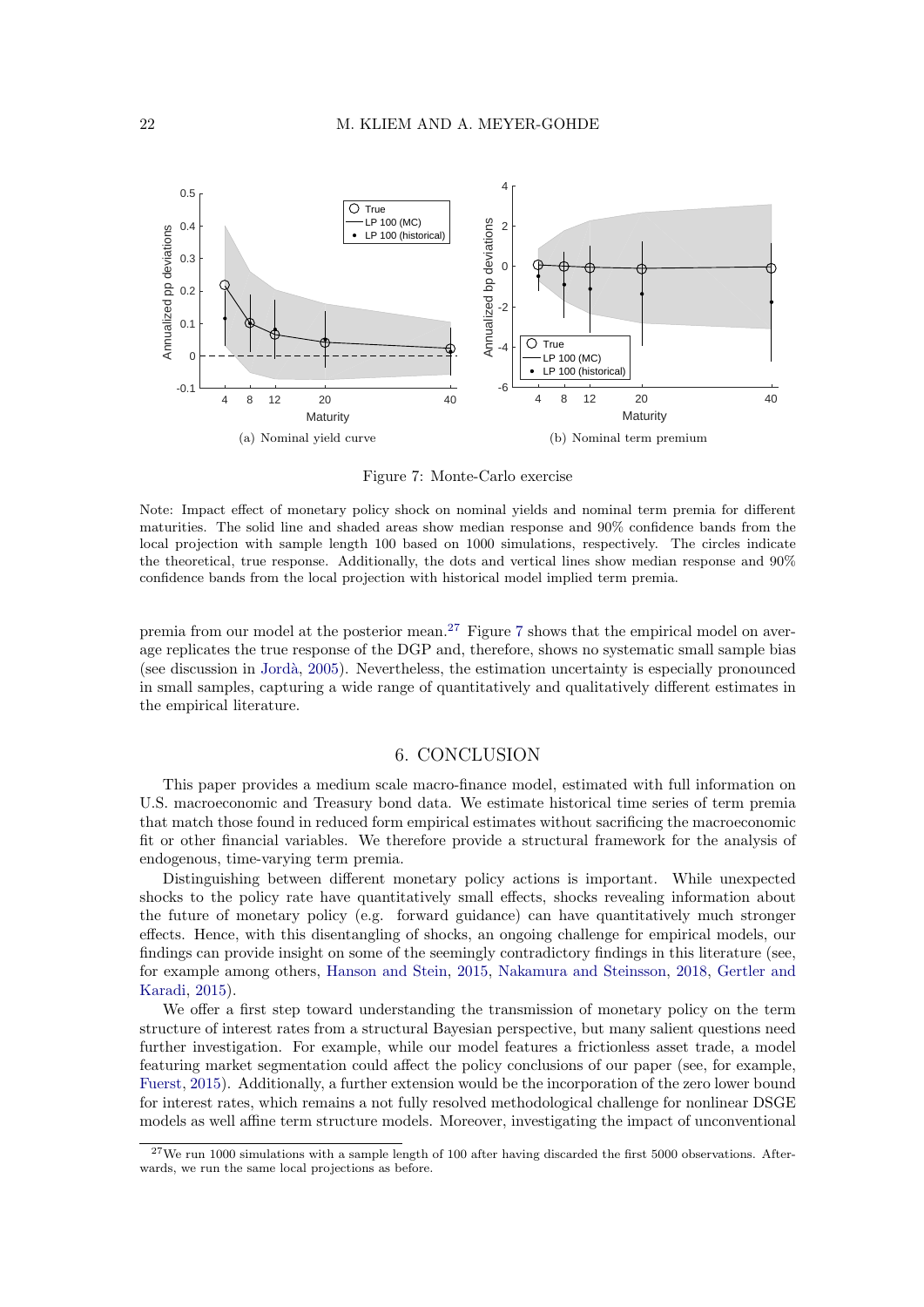monetary policy on risk premia or the impact of monetary policy on asset valuation more generally are natural questions of currently high interest. We acknowledge but leave these extensions for future work, providing an estimated macro-finance model in this paper able to provide a structural analysis of the impact of monetary policy on the term structure of interest rates.

## Acknowledgments

We thank our discussants Raf Wouters, Oreste Tristani, Elena Gerko, and Jenny Tang as well as Klaus Adam, Martin Andreasen, Michael Bauer, Geert Bekaert, John Cochrane, Michael Joyce, Ralph Koijen, Alexander Kriwoluzky, Eric Leeper, Sydney Ludvigson, Jochen Mankart, Christoph Meinerding, Emanuel Mönch, Stéphane Moyen, Esteban Prieto, Eric Swanson, Harald Uhlig, and Todd Walker for helpful comments. Moreover, we have benefitted from discussions at several conferences and seminars, which are gratefully acknowledged. This research was supported by the Deutsche Forschungsgemeinschaft through the CRC 649 Economic Risk. This paper represents the authors' personal opinions and does not necessarily reflect the views of the Deutsche Bundesbank or its staff. Finally, we thank Andreea Vladu for excellent research assistance.

#### **REFERENCES**

- <span id="page-22-6"></span>Abrahams M, Adrian T, Crump RK, Moench E, Yu R. 2016. Decomposing real and nominal yield curves. Journal of Monetary Economics 84: 182–200.
- <span id="page-22-3"></span>Adrian T, Crump RK, Moench E. 2013. Pricing the term structure with linear regressions. Journal of Financial Economics 110: 110–138.
- <span id="page-22-7"></span>Akkaya Y, Gürkaynak R, Kısacıkoğlu B, Wright J. 2015. Forward guidance and asset prices. IMES Discussion Paper Series E-6.
- <span id="page-22-8"></span>Altig D, Christiano L, Eichenbaum M, Linde J. 2011. Firm-Specific Capital, Nominal Rigidities and the Business Cycle. Review of Economic Dynamics 14: 225–247.
- <span id="page-22-2"></span>Andreasen MM. 2011. Explaining macroeconomic and term structure dynamics jointly in a nonlinear dsge model. Creates research papers, School of Economics and Management, University of Aarhus.
- <span id="page-22-4"></span>Andreasen MM. 2012. An estimated DSGE model: Explaining variation in nominal term premia, real term premia, and inflation risk premia. European Economic Review 56: 1656–1674.
- <span id="page-22-1"></span>Andreasen MM, Fernández-Villaverde J, Rubio-Ramírez JF. 2018. The Pruned State-Space System for Non-Linear DSGE Models: Theory and Empirical Applications. Review of Economic Studies 85: 1–49.
- <span id="page-22-10"></span>Andreasen MM, Zabczyk P. 2015. Efficient bond price approximations in non-linear equilibriumbased term structure models. Studies in Nonlinear Dynamics  $\mathcal{B}$  Econometrics 19: 1–33.
- <span id="page-22-9"></span>Ang A, Piazzesi M. 2003. A no-arbitrage vector autoregression of term structure dynamics with macroeconomic and latent variables. Journal of Monetary Economics 50: 745–787.
- <span id="page-22-11"></span>Backus DK, Gregory AW, Zin SE. 1989. Risk premiums in the term structure : Evidence from artificial economies. Journal of Monetary Economics 24: 371–399.
- <span id="page-22-5"></span>Bank of England. 1999. Inflation report (may). Technical report, Bank of England.
- <span id="page-22-0"></span>Bansal R, Shaliastovich I. 2013. A Long-Run Risks Explanation of Predictability Puzzles in Bond and Currency Markets. The Review of Financial Studies 26: 1–33.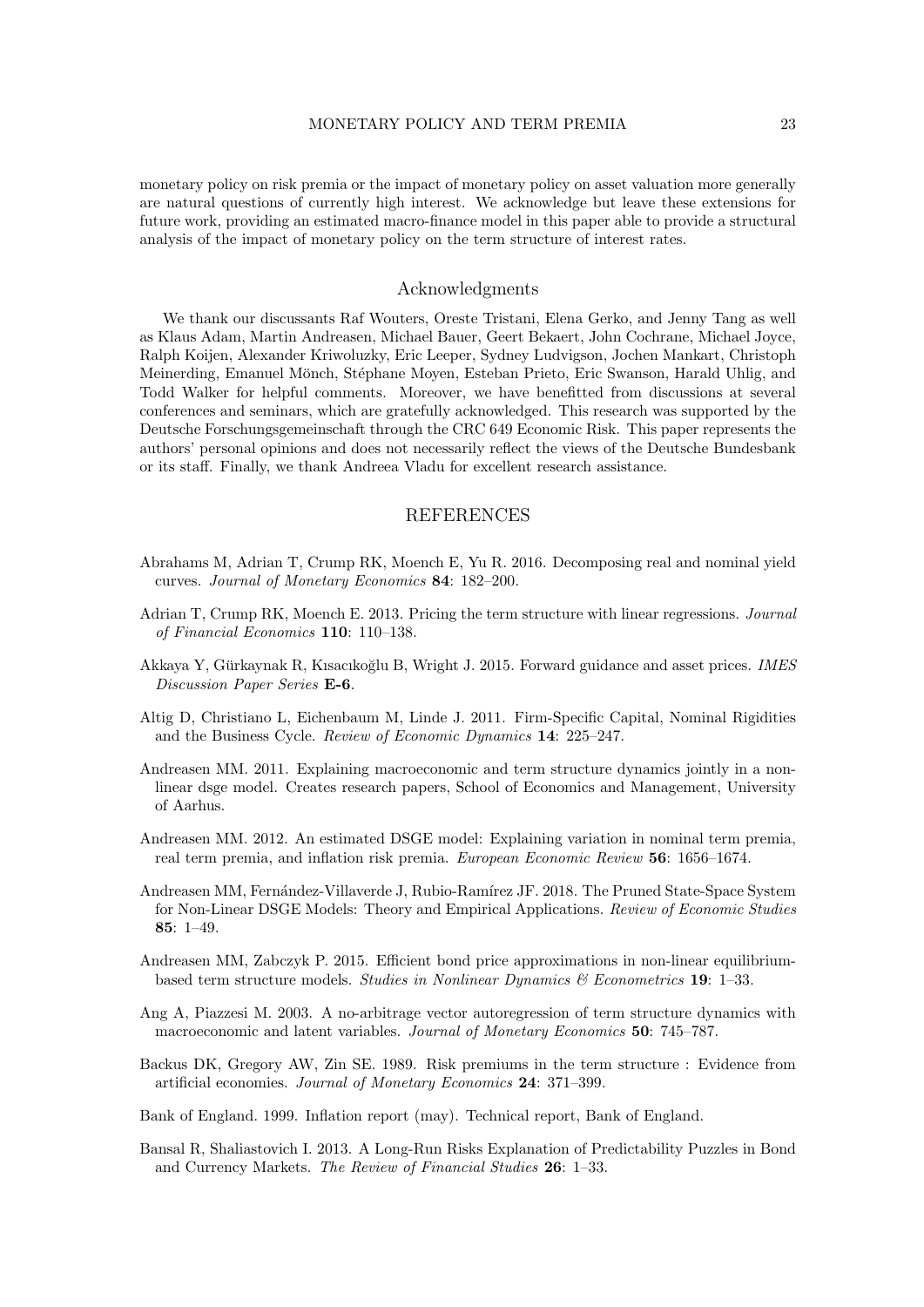- <span id="page-23-9"></span>Bansal R, Yaron A. 2004. Risks for the long run: A potential resolution of asset pricing puzzles. Journal of Finance 59: 1481–1509.
- <span id="page-23-15"></span>Barillas F, Hansen LP, Sargent TJ. 2009. Doubts or variability? Journal of Economic Theory 144: 2388–2418.
- <span id="page-23-14"></span>Barsky RB, Juster FT, Kimball MS, Shapiro MD. 1997. Preference Parameters and Behavioral Heterogeneity: An Experimental Approach in the Health and Retirement Study. The Quarterly Journal of Economics 112: 537–579.
- <span id="page-23-6"></span>Bauer MD. 2018. Restrictions on risk prices in dynamic term structure models. Journal of Business & Economic Statistics 36: 196–211.
- <span id="page-23-18"></span>Bauer MD, Rudebusch GD. 2014. The Signaling Channel for Federal Reserve Bond Purchases. International Journal of Central Banking 10: 233–289.
- <span id="page-23-1"></span>Bauer MD, Rudebusch GD, Wu JC. 2012. Correcting estimation bias in dynamic term structure models. Journal of Business  $\mathcal B$  Economic Statistics 30: 454-467.
- <span id="page-23-2"></span>Bauer MD, Rudebusch GD, Wu JC. 2014. Term premia and inflation uncertainty: Empirical evidence from an international panel dataset: Comment. American Economic Review 104: 323–37.
- <span id="page-23-5"></span>Bernanke BS, Reinhart VR, Sack BP. 2004. Monetary Policy Alternatives at the Zero Bound: An Empirical Assessment. Brookings Papers on Economic Activity 35: 1–100.
- <span id="page-23-16"></span>Buraschi A, Jiltsov A. 2005. Inflation risk premia and the expectations hypothesis. Journal of Financial Economics 75: 429–490.
- <span id="page-23-10"></span>Calvo GA. 1983. Staggered prices in a utility-maximizing framework. Journal of Monetary Economics 12: 383–398.
- <span id="page-23-0"></span>Campbell JR, Evans CL, Fisher JDM, Justiniano A. 2012. Macroeconomic effects of fomc forward guidance. Brookings Papers on Economic Activity 44: 1–80.
- <span id="page-23-8"></span>Campbell JR, Fisher JDM, Justiniano A, Melosi L. 2016. Forward Guidance and Macroeconomic Outcomes Since the Financial Crisis. In NBER Macroeconomics Annual 2016, Volume 31, NBER Chapters. National Bureau of Economic Research, Inc, 283–357.
- <span id="page-23-12"></span>Campbell JY, Pflueger C, Viceira LM. 2014. Monetary policy drivers of bond and equity risks. Working Paper 20070, National Bureau of Economic Research.
- <span id="page-23-7"></span>Campbell JY, Shiller RJ, Viceira LM. 2009. Understanding Inflation-Indexed Bond Markets. Brookings Papers on Economic Activity 40: 79–138.
- <span id="page-23-4"></span>Carlstrom CT, Fuerst TS, Paustian M. 2017. Targeting long rates in a model with segmented markets. American Economic Journal: Macroeconomics 9: 205–42.
- <span id="page-23-17"></span>Chen RR, Liu B, Cheng X. 2010. Pricing the term structure of inflation risk premia: Theory and evidence from TIPS. Journal of Empirical Finance 17: 702-721.
- <span id="page-23-3"></span>Chernov M, Mueller P. 2012. The term structure of inflation expectations. Journal of Financial Economics 106: 367–394.
- <span id="page-23-11"></span>Christiano LJ, Eichenbaum M, Evans CL. 2005. Nominal rigidities and the dynamic effects of a shock to monetary policy. Journal of Political Economy 113: 1–45.
- <span id="page-23-13"></span>Christiano LJ, Trabandt M, Walentin K. 2011. Introducing financial frictions and unemployment into a small open economy model. Journal of Economic Dynamics and Control 35: 1999–2041. ISSN 0165-1889.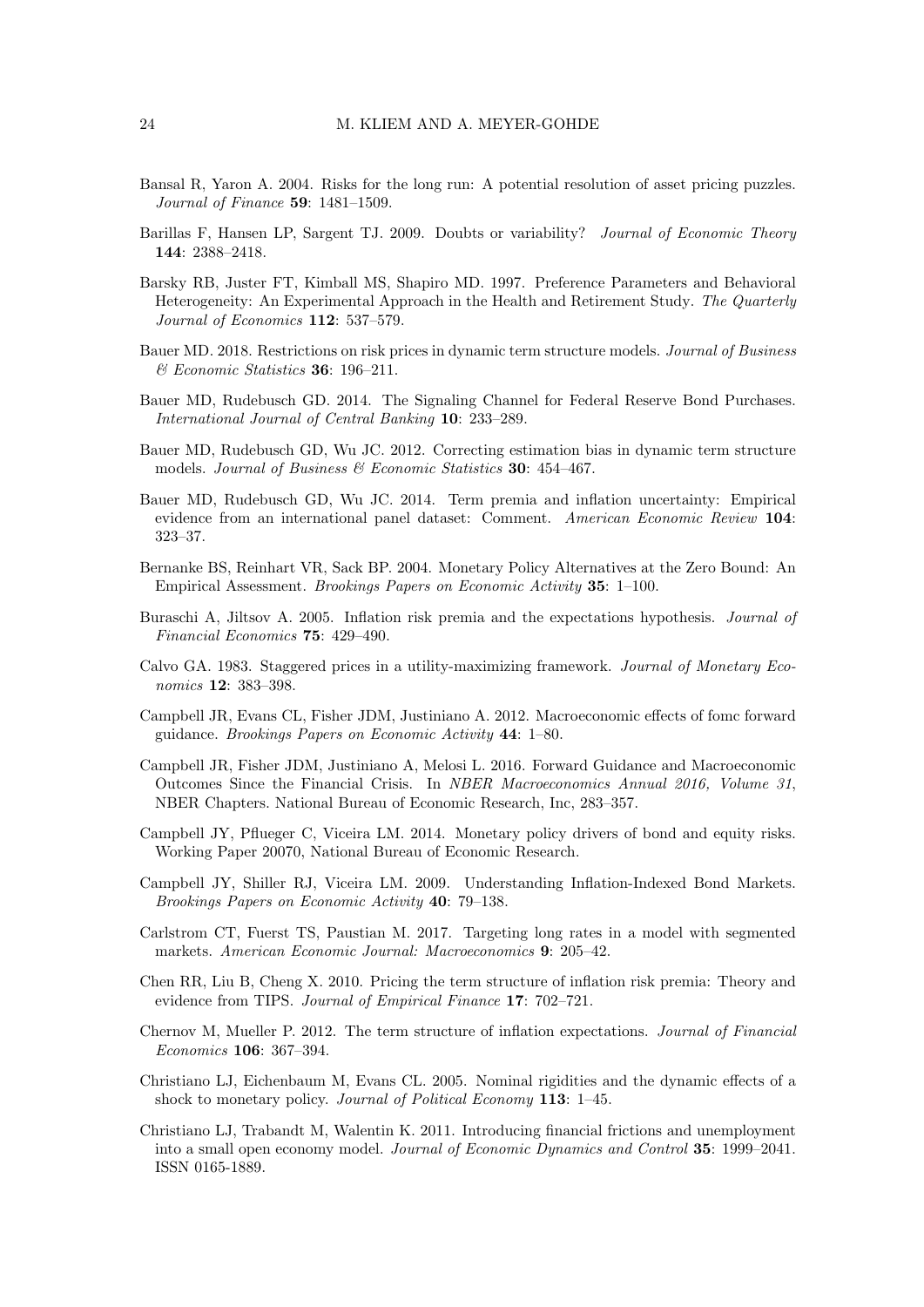- <span id="page-24-10"></span>Cogley T, Primiceri GE, Sargent TJ. 2010. Inflation-gap persistence in the us. American Economic Journal: Macroeconomics 2: 43–69.
- <span id="page-24-2"></span>Creal DD, Wu JC. 2017. Monetary policy uncertainty and economic fluctuations. International Economic Review 58: 1317–1354.
- <span id="page-24-1"></span>Creal DD, Wu JC. 2020. Bond Risk Premia in Consumption-based Models. Quantitative Economics 11: 1461–1484.
- <span id="page-24-14"></span>Croce MM. 2014. Long-run productivity risk: A new hope for production-based asset pricing? Journal of Monetary Economics 66: 13–31.
- <span id="page-24-9"></span>Crump RK, Eusepi S, Moench E. 2016. The term structure of expectations and bond yields. Staff report, FRB of NY.
- <span id="page-24-16"></span>Del Negro M, Schorfheide F. 2008. Forming priors for dsge models (and how it affects the assessment of nominal rigidities). Journal of Monetary Economics 55: 1191–1208.
- <span id="page-24-17"></span>den Haan WJ. 1995. The term structure of interest rates in real and monetary economies. Journal of Economic Dynamics and Control 19: 909–940.
- <span id="page-24-7"></span>Dew-Becker I. 2014. Bond Pricing with a Time-Varying Price of Risk in an Estimated Medium-Scale Bayesian DSGE Model. Journal of Money, Credit and Banking 46: 837–888.
- <span id="page-24-11"></span>Epstein LG, Zin SE. 1989. Substitution, risk aversion, and the temporal behavior of consumption and asset returns: A theoretical framework. Econometrica 57: 937–69.
- <span id="page-24-12"></span>Epstein LG, Zin SE. 1991. Substitution, risk aversion, and the temporal behavior of consumption and asset returns: An empirical analysis. Journal of Political Economy 99: 263–86.
- <span id="page-24-18"></span>Fuerst TS. 2015. Monetary policy and the term premium. Journal of Economic Dynamics and Control 52: 1–10.
- <span id="page-24-4"></span>Gertler M, Karadi P. 2011. A model of unconventional monetary policy. Journal of Monetary Economics 58: 17 – 34. Carnegie-Rochester Conference Series on Public Policy: The Future of Central Banking April 16-17, 2010.
- <span id="page-24-5"></span>Gertler M, Karadi P. 2013. Qe 1 vs. 2 vs. 3...: A framework for analyzing large-scale asset purchases as a monetary policy tool. international Journal of central Banking 9: 5–53.
- <span id="page-24-8"></span>Gertler M, Karadi P. 2015. Monetary policy surprises, credit costs, and economic activity. American Economic Journal: Macroeconomics 7: 44–76.
- <span id="page-24-0"></span>Gürkaynak RS, Sack B, Swanson E. 2005a. Do Actions Speak Louder Than Words? The Response of Asset Prices to Monetary Policy Actions and Statements. International Journal of Central Banking 1: 55–93.
- <span id="page-24-13"></span>Gürkaynak RS, Sack B, Swanson E. 2005b. The sensitivity of long-term interest rates to economic news: Evidence and implications for macroeconomic models. American Economic Review 95: 425–436.
- <span id="page-24-15"></span>Gürkaynak RS, Sack B, Wright JH. 2007. The u.s. treasury yield curve: 1961 to the present. Journal of Monetary Economics 54: 2291–2304.
- <span id="page-24-3"></span>Gürkaynak RS, Sack B, Wright JH. 2010. The tips yield curve and inflation compensation.  $Amer$ ican Economic Journal: Macroeconomics 2: 70–92.
- <span id="page-24-6"></span>Gürkaynak RS, Wright JH. 2012. Macroeconomics and the Term Structure. Journal of Economic Literature 50: 331–367.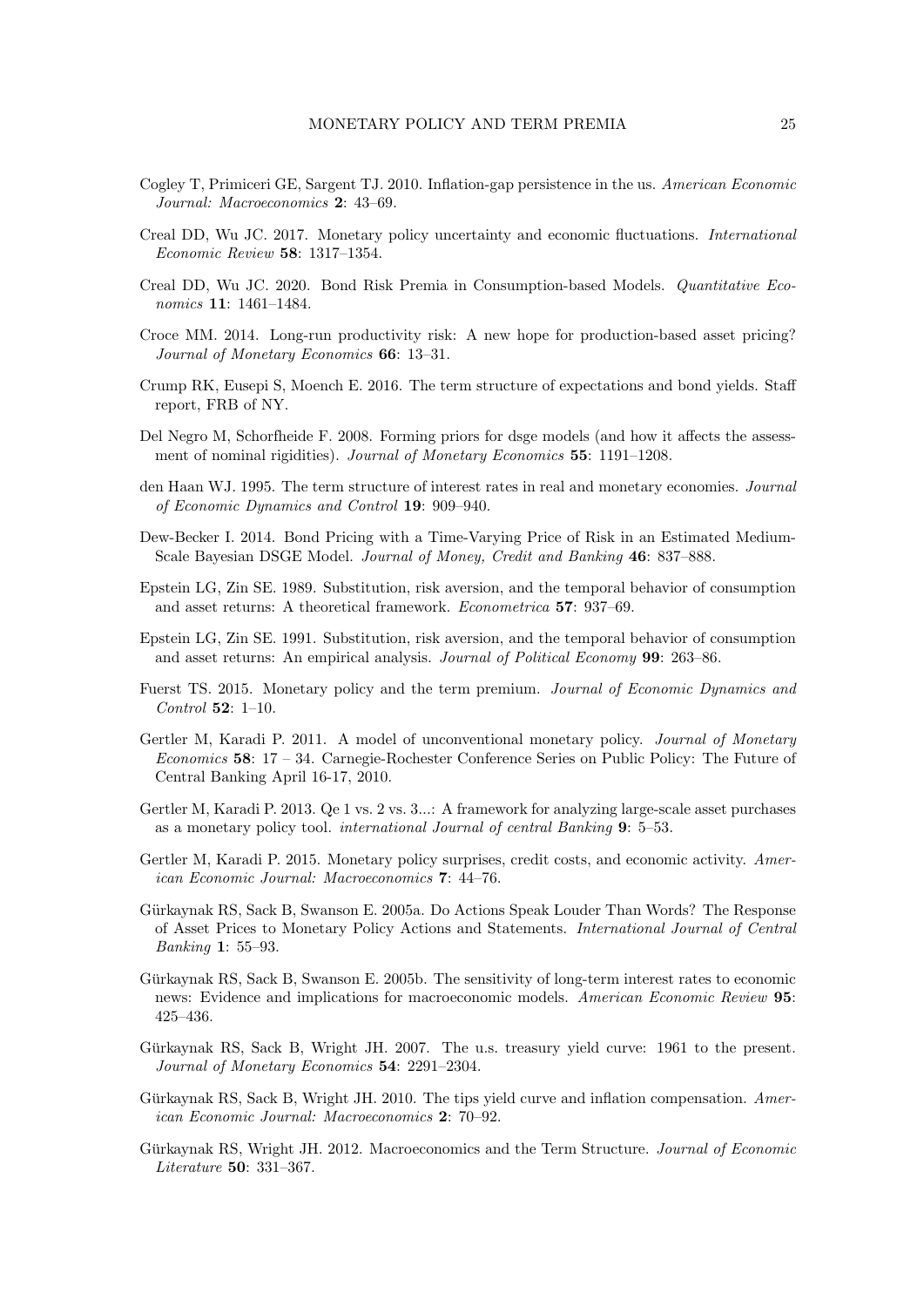- <span id="page-25-13"></span>Hall RE. 1988. Intertemporal Substitution in Consumption. Journal of Political Economy 96: 339–357.
- <span id="page-25-11"></span>Hamilton JD, Wu JC. 2012. Identification and estimation of Gaussian affine term structure models. Journal of Econometrics 168: 315–331.
- <span id="page-25-15"></span>Hansen LP, Sargent TJ, Tallarini TD. 1999. Robust Permanent Income and Pricing. Review of Economic Studies 66: 873–907.
- <span id="page-25-8"></span>Hanson SG, Stein JC. 2015. Monetary policy and long-term real rates. Journal of Financial Economics 115: 429–448.
- <span id="page-25-16"></span>Hördahl P, Tristani O. 2012. Inflation risk premia in the term structure of interest rates. *Journal* of the European Economic Association 10: 634–657.
- <span id="page-25-6"></span>Hördahl P, Tristani O, Vestin D. 2008. The yield curve and macroeconomic dynamics. Economic Journal 118: 1937–1970.
- <span id="page-25-18"></span>Jordà O. 2005. Estimation and Inference of Impulse Responses by Local Projections. American Economic Review 95: 161–182.
- <span id="page-25-12"></span>Kim DH, Orphanides A. 2012. Term Structure Estimation with Survey Data on Interest Rate Forecasts. Journal of Financial and Quantitative Analysis 47: 241–272.
- <span id="page-25-5"></span>Kim DH, Wright JH. 2005. An arbitrage-free three-factor term structure model and the recent behavior of long-term yields and distant-horizon forward rates. Finance and Economics Discussion Series 2005-33, Board of Governors of the Federal Reserve System (U.S.).
- <span id="page-25-17"></span>Laséen S, Svensson LE. 2011. Anticipated alternative policy rate paths in policy simulations. International Journal of Central Banking .
- <span id="page-25-14"></span>Malloy CJ, Moskowitz TJ, Vissing-Jørgensen A. 2009. Long-Run Stockholder Consumption Risk and Asset Returns. Journal of Finance 64: 2427–2479.
- <span id="page-25-4"></span>Meyer-Gohde A. 2016. Risk-sensitive linear approximations. mimeo, Hamburg University.
- <span id="page-25-0"></span>Nakamura E, Steinsson J. 2018. High frequency identification of monetary non-neutrality: The information effect. Quarterly Journal of Ecnomics 133: 1283–1330.
- <span id="page-25-7"></span>Piazzesi M. 2005. Bond Yields and the Federal Reserve. *Journal of Political Economy* 113: 311–344.
- <span id="page-25-3"></span>Piazzesi M, Schneider M. 2007. Equilibrium yield curves. In NBER Macroeconomics Annual 2006, Volume 21, NBER Chapters. National Bureau of Economic Research, Inc, 389–472.
- <span id="page-25-9"></span>Ramey VA. 2016. Macroeconomic shocks and their propagation. In Taylor JB, Uhlig H (eds.) Handbook of Macroeconomics, volume 2, chapter 2. Elsevier, 71–162.
- <span id="page-25-19"></span>Romer CD, Romer DH. 2004. A new measure of monetary shocks: Derivation and implications. American Economic Review 94: 1055–1084.
- <span id="page-25-1"></span>Rudebusch GD, Sack BP, Swanson ET. 2007. Macroeconomic implications of changes in the term premium. Federal Reserve Bank of St. Louis Review 89: 241–269.
- <span id="page-25-10"></span>Rudebusch GD, Swanson ET. 2008. Examining the bond premium puzzle with a dsge model. Journal of Monetary Economics 55: S111–S126.
- <span id="page-25-2"></span>Rudebusch GD, Swanson ET. 2012. The bond premium in a dsge model with long-run real and nominal risks. American Economic Journal: Macroeconomics 4: 105–43.